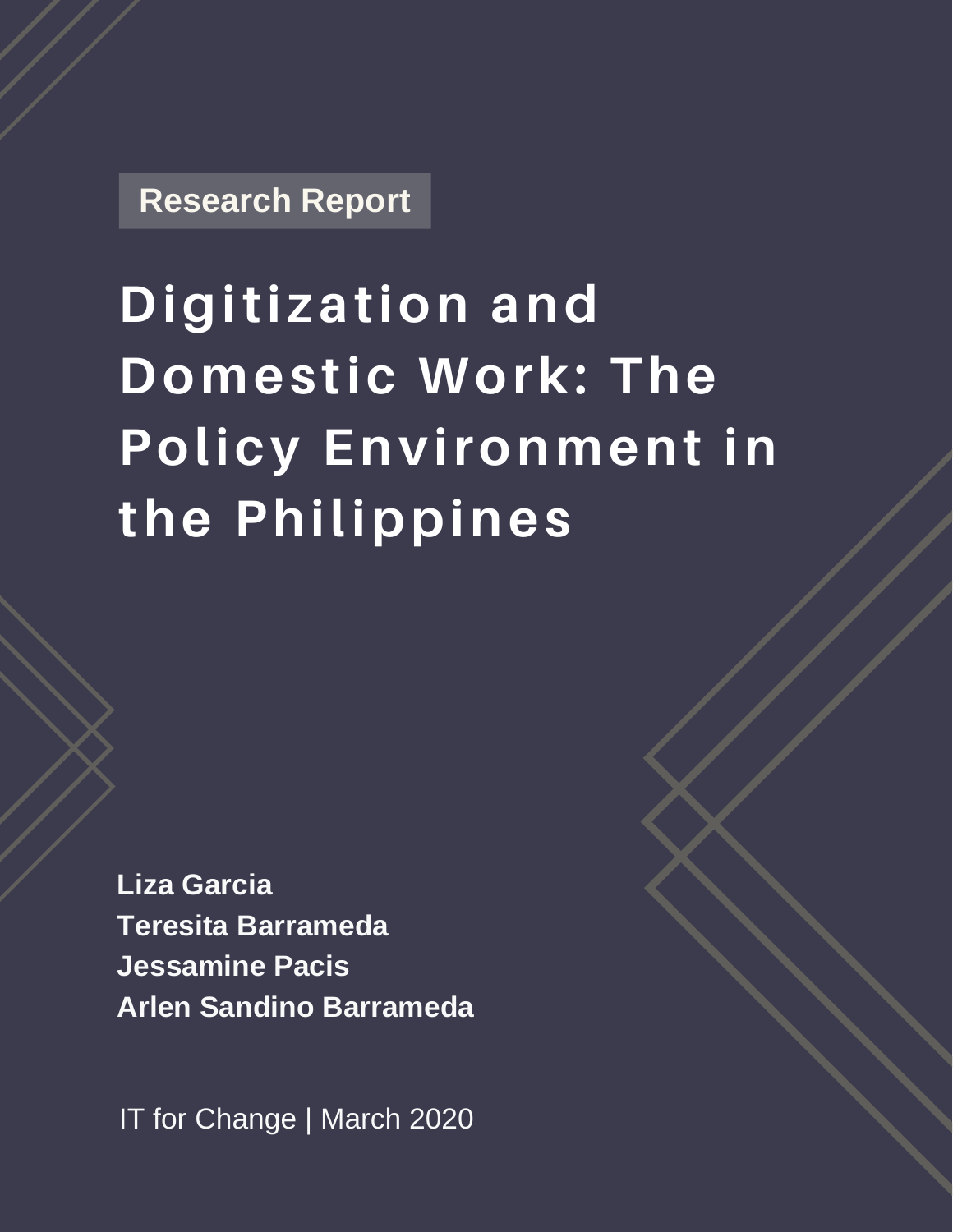This report was produced as part of the research project 'Policy frameworks for digital platforms - Moving from openness to inclusion'. The project seeks to explore and articulate institutionallegal arrangements that are adequate to a future economy that best serves the ideas of development justice. This initiative is led by IT for Change, India, and supported by the International Development Research Centre (IDRC), Canada.

#### **Authors**

**Liza Garcia** is Executive Director at Foundation for Media Alternatives, Philippines.

**Teresita Barrameda** is Department Chair of the Women and Development Studies Program of the College of Social Work and Community Development at the University of the Philippines.

**Jessamine Pacis** is Program Officer for Privacy and Surveillance at Foundation for Media Alternatives, Philippines.

**Arlen Sandino Barrameda** is currently a graduate student in Psychology at the College of Social Sciences and Philosophy, UP Diliman.

#### **Research coordination team**

**Principal Investigator:** Anita Gurumurthy **Co-investigators:** Deepti Bharthur, Nandini Chami **Editorial Support:** Shruti Sunderraman, Vinay Narayan **Design:** Purnima Singh

© IT for Change 2020



Licensed under a Creative Commons License Attribution-NonCommercial-ShareAlike 4.0 International (CC BY-NC-SA 4)





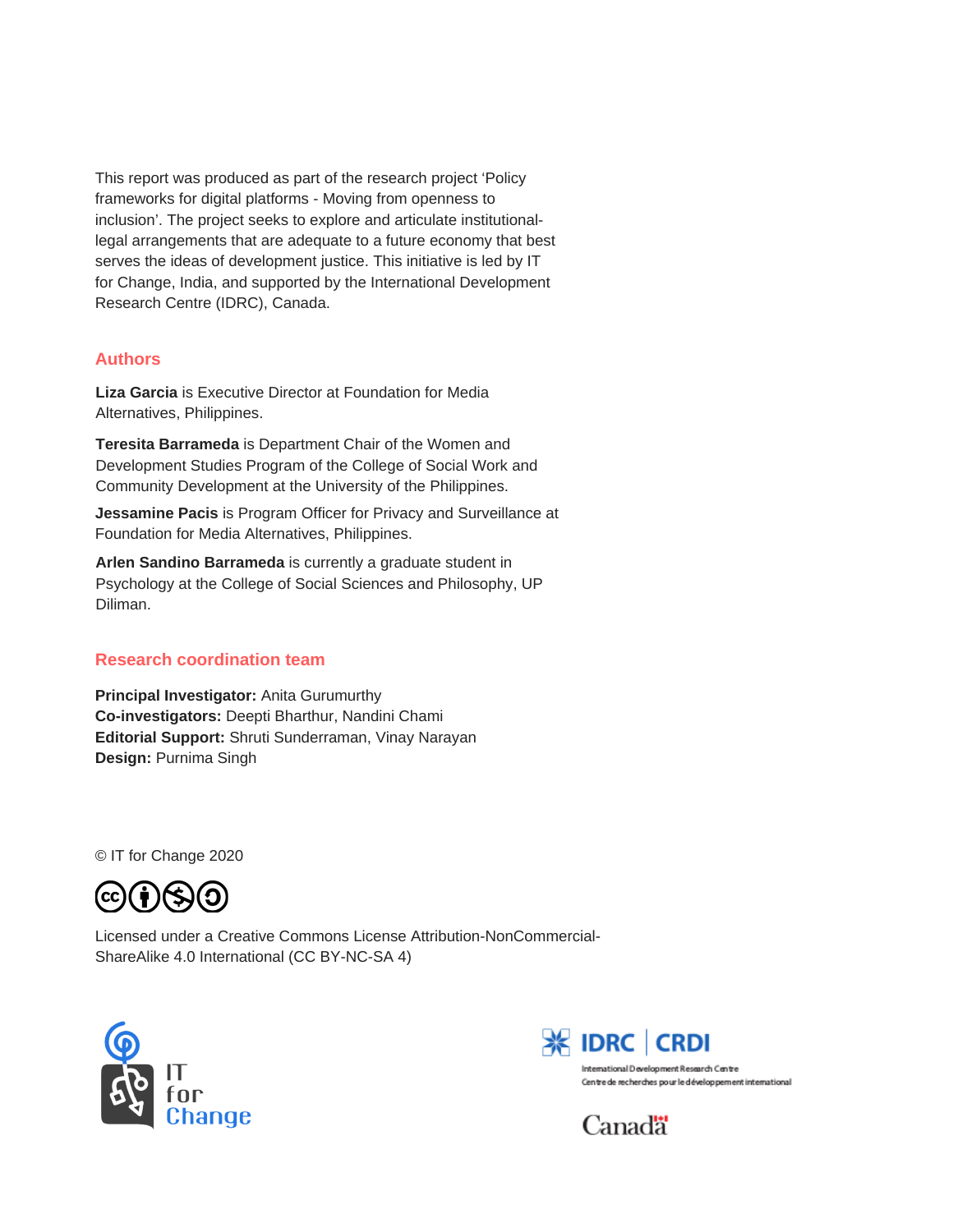**Cleaning ladies on demand: Are local digital platforms transforming domestic work in the Philippines?**

Research Report March 2020

Liza Garcia

Teresita Barrameda Jessamine Pacis Arlen Sandino Barrameda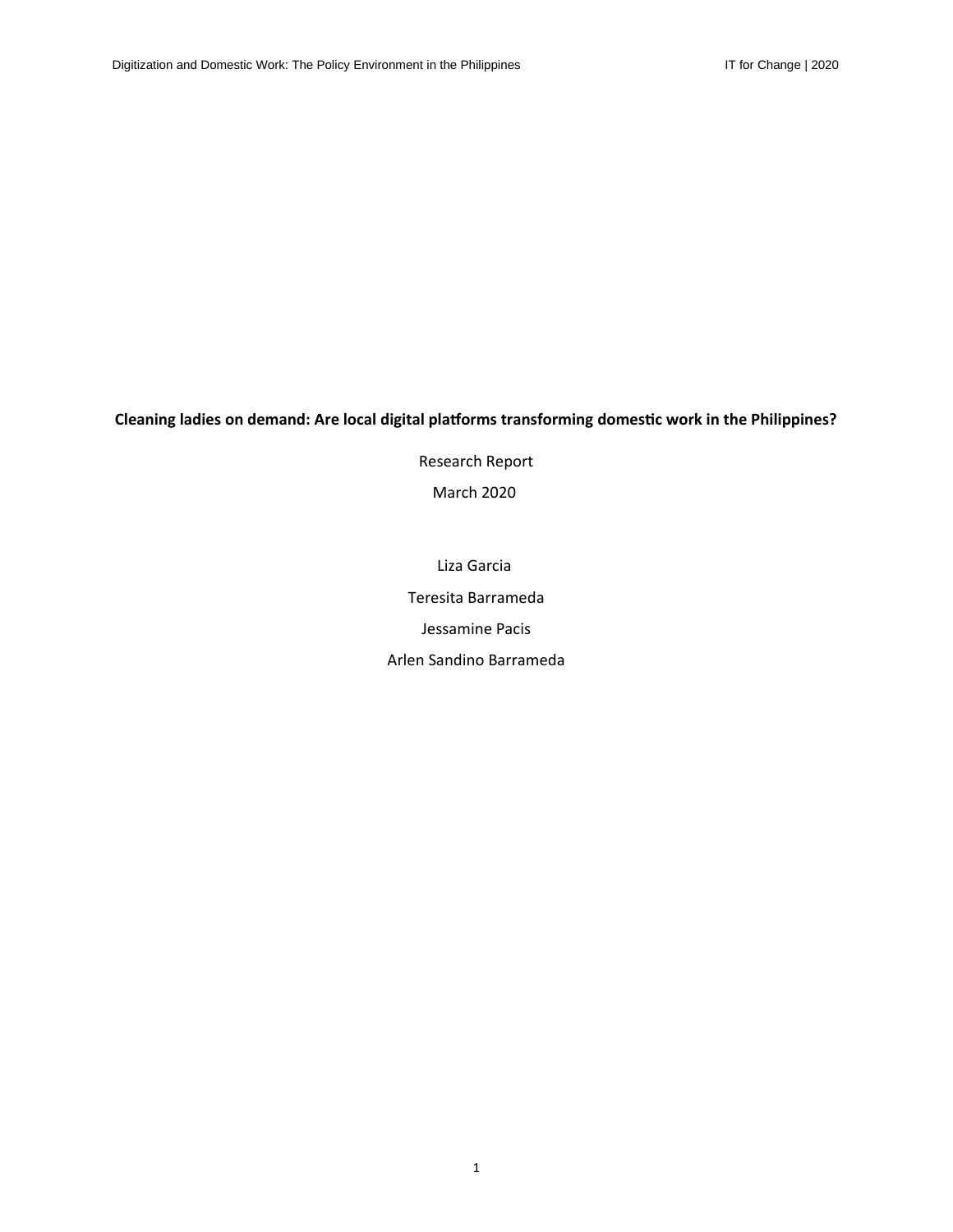*Page intentionally left blank*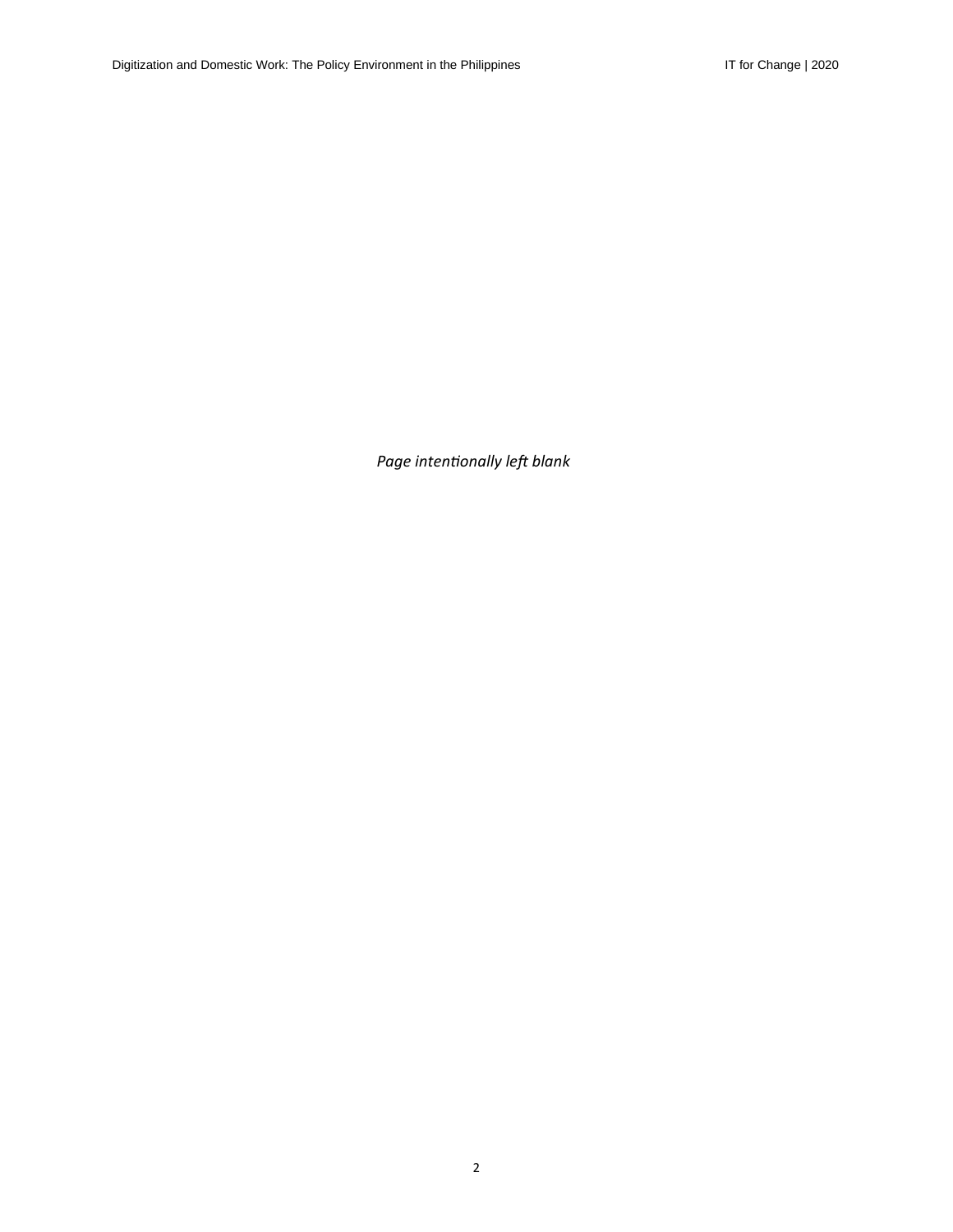# **1. Executive Summary**

In recent years, the Philippines has seen a trend of platformization in domestic and care work through small-scale digital platforms that offer on-demand cleaning services. These businesses cater mostly to condominium buildings in business districts all over Metro Manila, and their cleaning staff mostly comprise women working as third-party or independent contractors. The nascent and informal nature of this system has given rise to new modes of employment and labor relationships that do not conform with the traditional models of domestic work recognized by Philippine law.

As a result, workers in this new sector are often left outside the scope of existing social protection mechanisms. This report maps out this new ecosystem, analyzes the impact of digital platforms from the lens of social protection and questions whether the emerging models that result from such platformization transform or preserve long-standing narratives of domestic work as feminized, invisible and undervalued work. It offers policy recommendations towards equitable rights and working conditions for domestic workers engaged in platform-mediated work.

The report explores the business, nature, structure, and operations of four different on-demand cleaning services in the Philippines in an attempt to flesh out the domestic work platform ecosystem. Interviews with women workers who use, or whose work is facilitated by said platforms surface the narrative. Interviews with other key actors such as a startup incubator, a domestic workers' union, and pertinent government agencies offer additional insights on the surrounding environment.

The report uses the research framework proposed by Gurumurthy & Bharthur (2018), which utilizes three analytical layers to emphasize the power dynamics that exist within a platform ecosystem, namely: (1) a network of actors who make up the platform ecosystem; (2) the structures that constitute the norms, rules, and practices of the platform ecosystem; and (3) the value extracted by/contained within the platform ecosystem. Analysis of data from desk research and interviews are complemented by an analysis of the businesses' operational models vis-à-vis applicable legal and policy structures.

Findings from the study reveal that most of women engage in on-demand domestic/cleaning platform to supplement incomes from other paid work. At the same time, while on-demand work has provided women flexibility, shorter work periods and better pay, it has not actually freed them from their household responsibilities. It has to be noted too that domestic/cleaning workers in the platform economy have no categorization yet under Philippine law. As such, they cannot be protected and do not receive benefits afforded to workers in the formal economy as well as to domestic workers covered by the *Kasambahay* Law (Domestic Workers' Law).

The platform economy in the Philippines has immense potential, if the system is well-oiled. This would mean, among others, the review of existing labor laws in the country in order to provide a categorization for domestic cleaners in the on-demand platform economy, so that they may receive their corresponding rights and protections as workers.

# **2. Rationale & Context**

Subcontracting and outsourcing of labor has been a major trend in G20 economies in recent years (ILO, 2017). Such trends are not exclusive to G20 countries though. Companies have outsourced to subcontractors based in developing countries (Hanks, n.d.), with lower labor costs being the most appealing reason for doing so (Hanks, n.d.; Gallimore, 2019).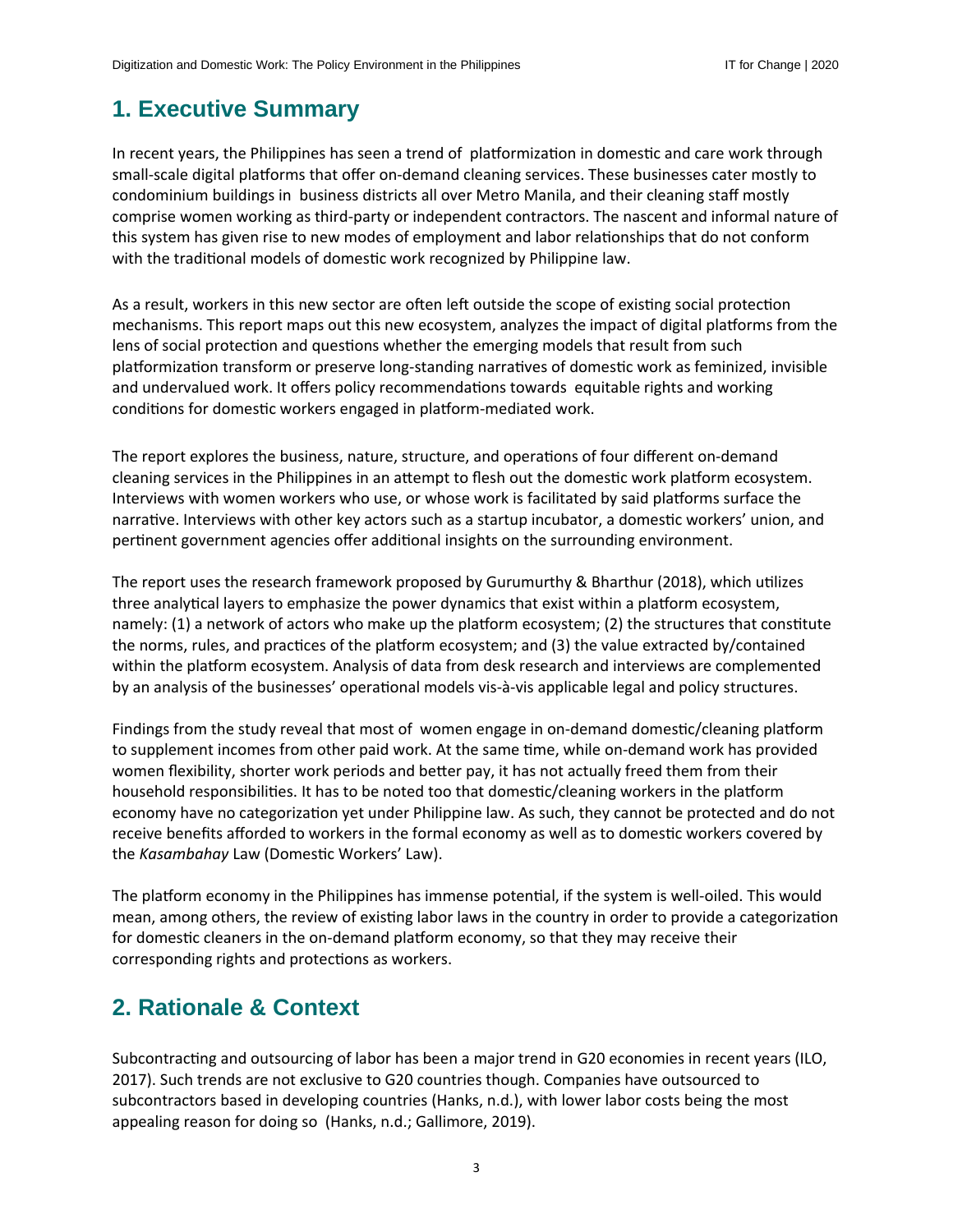The Philippines is one of the most popular countries for business process outsourcing. It is also one of the fastest growing markets in Southeast Asia with the highest number of freelancers in the region (Kumar as cited in Tayao-Juego, 2018).

However, there remains a dearth of research on platformized work in the Philippines, much less platformized domestic work. This has prompted the present research to take on local cleaning service platforms as a subject of study, with a particular focus on the experiences of women workers. This report is expected to shed light on the power relations that underlie new modes of work and service delivery, particularly domestic work.

Ticona, Mateescu, and Rosenblat (2018) note that the framework of "Uberization" is insufficient in describing the variety of ways in which labor platforms impact certain sectors, such as domestic work, which is marked by a long-standing history of economic exclusion based on gender, race and ethnicity.

The report thus highlights the need for a gendered look at the so-called gig economy, especially given that women already make up 55 percent of workers in labor platforms, excluding care work platforms (Smith, 2016).

Daniels (1987) describes women's unpaid labor — including in domestic work and volunteer work, which had been culturally and economically devalued — as 'invisible work'. These days, with the rise of the platform economy, certain types of workers are still classified as invisible. Berg & De Stefano (2015) remind us that in the platform economy, we are not just talking about 'gigs', 'tasks', 'favors', or 'rides' but actual work being done by real workers. This invisibility can be attributed to the classification of workers in the platforms and the technologies involved in setting up the work.

The International Labour Organization (ILO) also notes that workers in the gig economy "are often classified as independent contractors, which under certain laws precludes them from forming associations to protect their rights and engaging in collective bargaining" (n.d.). Aside from the effects of worker classification, De Stefano (2016) argues that these workers become "more invisible because they operate in a new fashion and through new technologies" (p. 4), and labor arrangements under such emergent technologies are not yet fully covered in certain labor laws "given that many labour laws and social security policies were to a large extent predicated on the standard employment relationship" (ILO, 2017).

As domestic work is still typically tied to women and given that the selected case studies are explicitly gendered, a significant element of the study is an investigation of the structural exclusions and inequalities in the digital care economy in relation to gender and class.

# **2.1 Traditional domestic work in the Philippines**

Republic Act 10361 or the *Kasambahay* Act (Domestic Workers Act) defines a domestic worker or *kasambahay* as "any person engaged in domestic work within an employment relationship, such as but not limited to the following: general house help, nursemaid or 'yaya', cook, gardener, or laundry person, but shall exclude any person who performs domestic work only occasionally or sporadically and not on an occupational basis;" whereas an employer is defined as "any person who engages and controls the services of a domestic worker and is party to the employment contract."

Domestic work in most localities in the Philippinesis made up mostly by women (ILO, 2011). There is a dearth of study about the numbers and situation of domestic workers in the Philippines. Information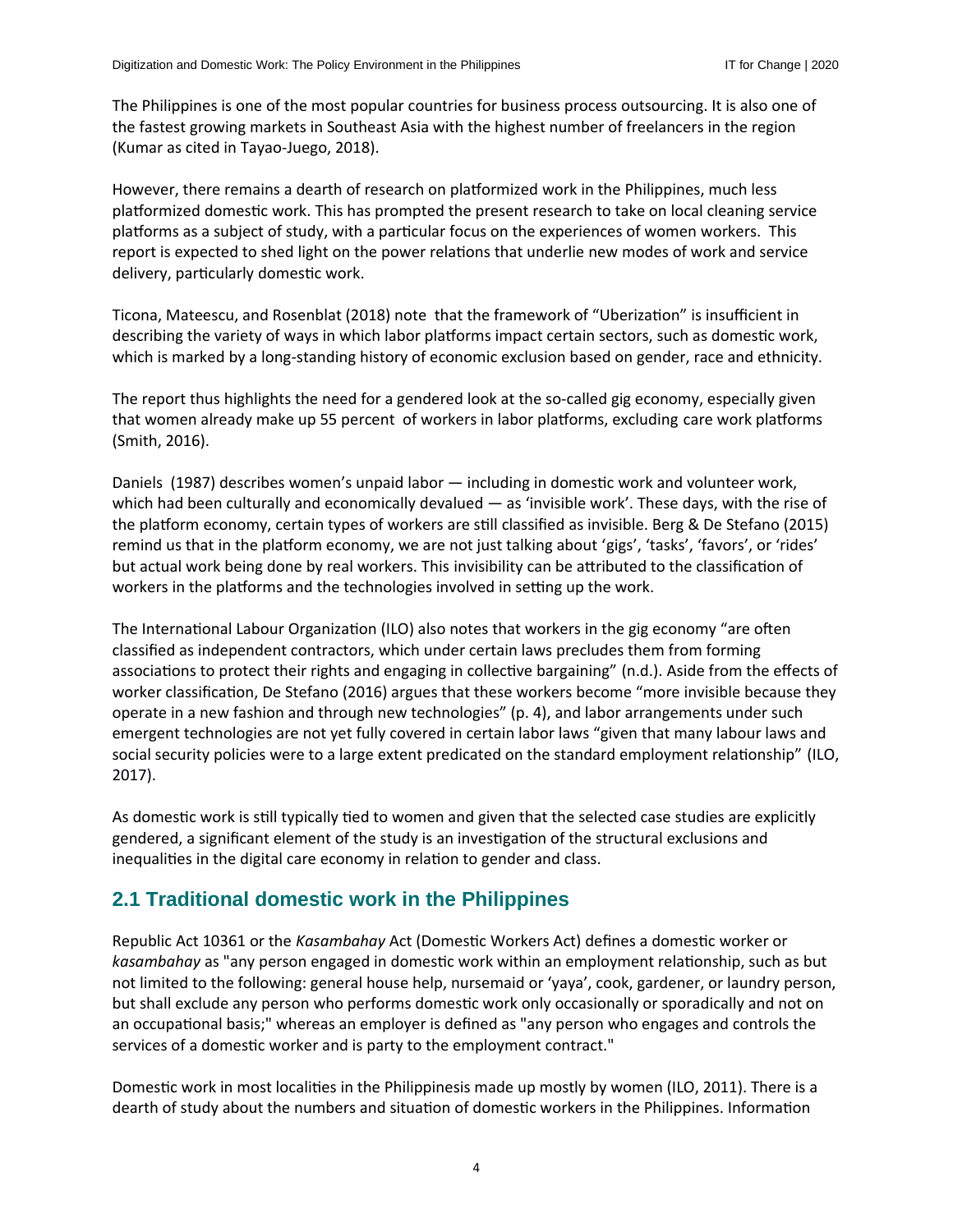from the Labor Force Survey from January 2018 revealed that 10.2 percent of employed women in the Philippines worked for private households and may therefore fall under the classification of domestic workers. Of all workers in the Philippines, 4.6 percent worked for a private household (Philippine Statistics Authority, 2018).

A report from the ILO on the Profile and Conditions of Domestic Workers in the Philippines in 2011 showed that, in comparison to wage employees in private establishments and in the private, nonagricultural sector ― who work an average of 8.1 to 8.2 hours a day―33 percent of domestic workers work 9 to 10 hours per day, and 20 percent work 11 hours or more per day. Similarly, live-in workers were found to put in at least 11 hours a day. The ILO report also found that "the risks in live-in arrangements are that the line between working time and rest period tends to be blurred, and flexible working time may be interpreted as availability of service as and when required by the family" (International Labour Organisation, 2011, p.8).

The same ILO report highlighted the fact that domestic workers receive the lowest average basic hourly pay among the different types of wage employees. It is worth noting, however, that the report was issued before the enactment of the *Batas Kasambahay* in 2013, which protects the rights of domestic workers by requiring the provision of government-mandated benefits, 13th month pay, 1 daily and weekly rest periods, and a minimum wage for domestic workers.

The Philippines also has a long-standing culture around domestic work and family relations, which includes housing less well-off relatives in exchange of household help (Sayres, 2005) and the practice of domestic workers living in the household of their employers (i.e., "stay-in" culture). This has resulted in a local culture that often treats domestic workers as part of the family. However, such practice of domestic workers living with their employers also makes the workers vulnerable to exploitation and, at the same time, makes it difficult for government to intervene in cases of abuse. In the case of those that work in relatives' households, the "employer-relatives" may not even recognize their legal obligations as employers (Sayres, 2005).

Given the history of unfavorable working conditions for domestic workers in the Philippines, especially before the *Batas Kasambahay* was put into law, we find it imperative to ask: are on-demand domestic platforms disrupting the traditional sector that provides cheap domestic services to households? Or do they just reinforce existing unfair labor practices that are dominant in most industries in the Philippines, including contractualization and the informalization of work?

# **2.2 On-demand domestic work platforms and the Philippine startup ecosystem**

According to 2017 figures from the Philippine Statistics Authority, 99.56 percent (920,677) of the total business enterprises operating in the Philippines were micro, small, and medium enterprises (MSMEs). Around eighty-nine percent (89.59 percent) of the total number of establishments were microenterprises (those that are valued not more than 3,000,000 PHP) (Department of Trade and Industry, n.d.). Among these MSMEs are startups, the number of which has grown in recent years.

In the 2017 Philippine Startup Survey that interviewed 22 startup founders, investors, and accelerators, 54 percent of the founders said they launched their startups between 2016 and 2017 and 87 percent had worked in companies and industries outside their startups (PwC, 2017). The Philippine Startup Report of 2013 stated that in around 70 percent of local startups, the founders relied on their personal resources (DICT, 2016). Recent estimates on the number of tech startups in the country range from 100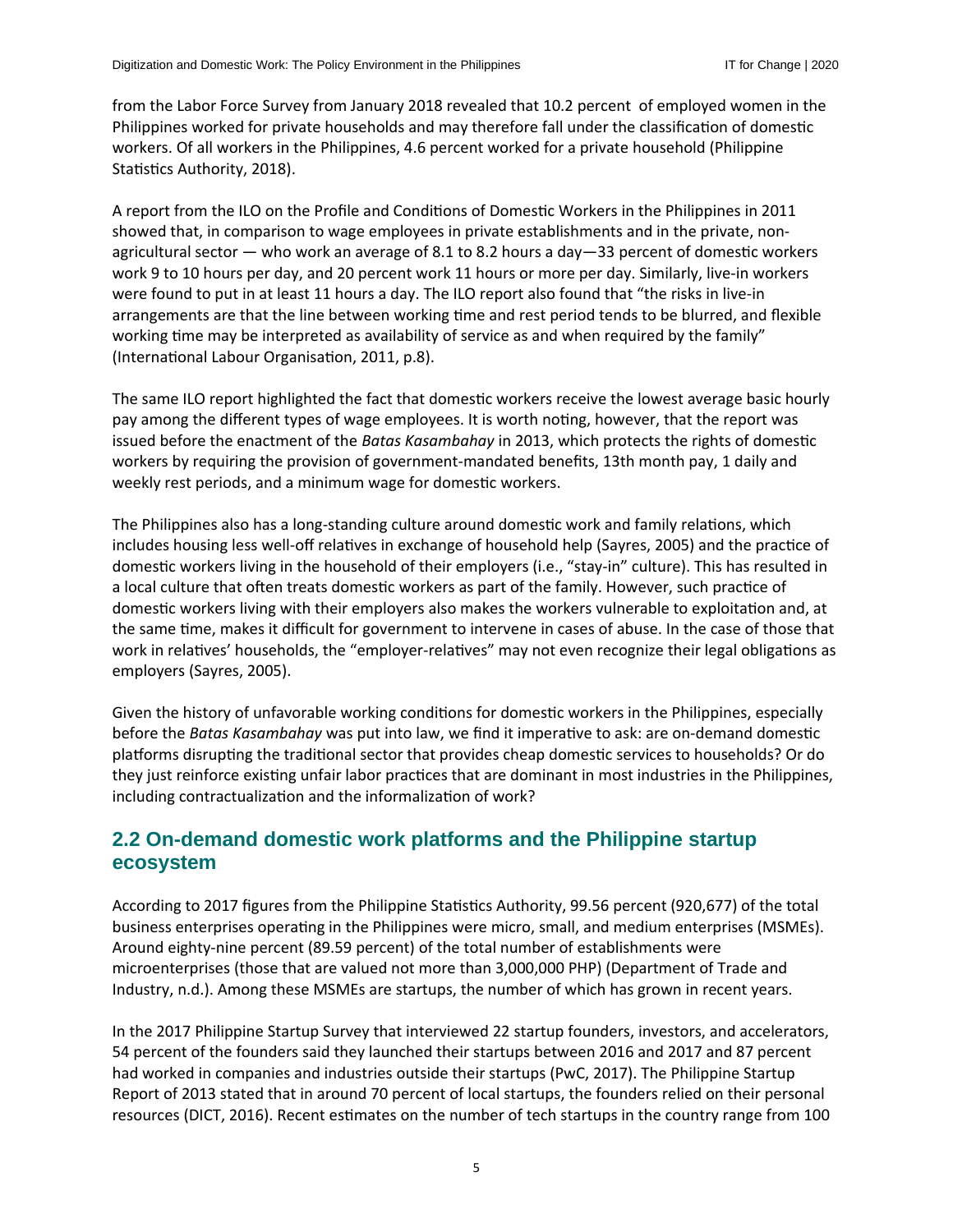(Lorenciana, 2017) to 547 (Galolo, 2017) to almost 900 (AngelList, n.d.). Among these are the ondemand cleaning platforms.

This is juxtaposed with the boom of the business process outsourcing and offshoring and contact center industries in the Philippines, especially in Metro Manila, which has paved the way for the rapid development of residential condominium buildings in several business districts in the metro. In 2017 alone, a record-high of 52,600 condominium units were sold in the prime central business districts of Metro Manila and the surrounding fringe areas (Valentin, 2018). The rise of condominium dwellers has created a lucrative market for on-demand cleaning services. Unlike those that reside in detached houses, condo dwellers rarely have the need for full-time staff to do housekeeping.

Thus, the mass movement of young professionals to urban business districts and the usually small area of condo units have driven up the demand for cleaners who can work only when needed. This was a market that traditional recruitment agencies, which typically engage in the deployment of full-time (i.e., "stay-in") domestic workers, could not cater to; thus the emergence of agencies for part-time home cleaning workers.

At first, these agencies operated mostly with SMS-based transactions. However, as digital platforms gained traction in the Philippines, home cleaning businesses also started to utilize digital channels in their booking transactions.

Today, most local domestic work platforms in the Philippines can be aptly classified as "amphibian" platforms, in that they are not fully online (in the sense that major platforms like Uber and Airbnb are) but also not fully offline (as in the case of recruitment agencies and those that transact via SMS).

With the recent creation of a Department of Information and Communications Technology (DICT) which has facilitated significant developments such as the selection of a third major Telco player that will likely improve competition in the Philippine telecommunications sector—the Philippines is looking at an immense digital transformation in the near future. This, along with the fact that digital development must keep up with a period of intense socio-political and economic change.

In November 2018, member-states of the Association of South East Asian Nations (ASEAN), including the Philippines, signed the ASEAN Agreement on Electronic Commerce, as one of the major components of the ASEAN Work Program on Electronic Commerce 2017-2025. It is ASEAN's first agreement to facilitate cross-border e-commerce transactions that hopes to create a conducive environment for the growth of e-commerce through advancing trade rules in the field and building up greater digital connectivity within the region (Ministry of Trade and Industry, Singapore, 2018).

# **3. Methodology**

### **3.1 Research questions**

This report intends to answer the following primary research questions:

1. How has the local platform economy of care work transformed (or preserved) traditional models of domestic and care work in the Philippines?

a. How have the rules of the game changed?

b. Who are the new actors (especially intermediaries) and what are the business/operational structures that emerged?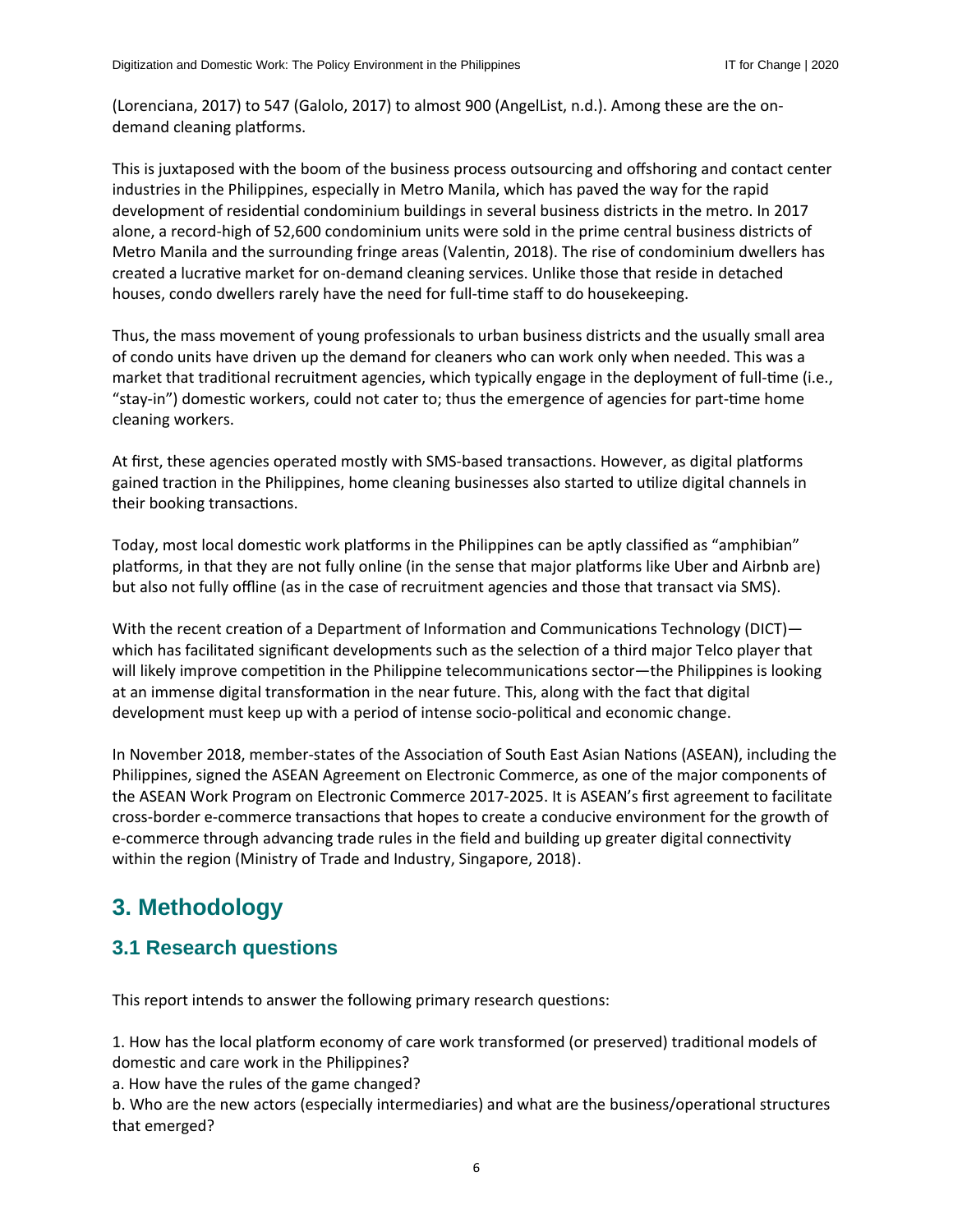2. Who are the new actors (especially intermediaries) and what are the business/operational structures that emerged?

3. How are the emerging modes of business and labor among domestic work platforms making an impact to the access of women workers to decent work and social protection?

## **3.2 Methods**

The research involved semi-structured interviews with key informants. Interviews with workers focused on extracting their own accounts of how they got into on-demand domestic work, their working conditions and relationship with the platforms and platform owners, and their insights on how such a labor model differs from traditional modes of employment.

Interviews with the platform owners revolved around the nature and legal personality of the business, its organizational and operational structure and the platform and platform owners' relationship with the domestic workers.

Interviews with two government agencies (the Department of Information and Communications Technology and the Department of Trade and Industry), a domestic workers' union, a startup incubator, and a company working on IT services provided comprehensive information on the larger context in which the platforms are located.

A total of 12 interviews were conducted with 20 informants, as follows:

| <b>Date</b>        | Organization                                                                       |
|--------------------|------------------------------------------------------------------------------------|
| May 29, 2018       | Lingap Galing Cleaning Consultants                                                 |
| June 11, 2018      | Novare Technologies                                                                |
| June 26, 2018      | Labor Education and Research Network<br>United Domestic Workers of the Philippines |
| August 8, 2018     | <b>Ideaspace Foundation</b>                                                        |
| August 18, 2018    | Urbia founder and general manager                                                  |
| September 7, 2018  | Urbia service provider                                                             |
| September 20, 2018 | Urbia service provider                                                             |
| October 11, 2018   | Department of Information and Communications<br>Technology                         |
| October 25, 2018   | Department of Trade and Industry                                                   |
| October 25, 2018   | <b>Lingap Galing Cleaning Consultants</b>                                          |
| December 6, 2018   | Clean Zone CEO<br>Clean Zone Cleaning Officers (8)                                 |

#### **Table 1. List of organizations interviewed**

Because of the challenge of finding willing informants, interview data was complemented with a desk review and analysis of the platforms. Desk research also involved looking into media coverage of the on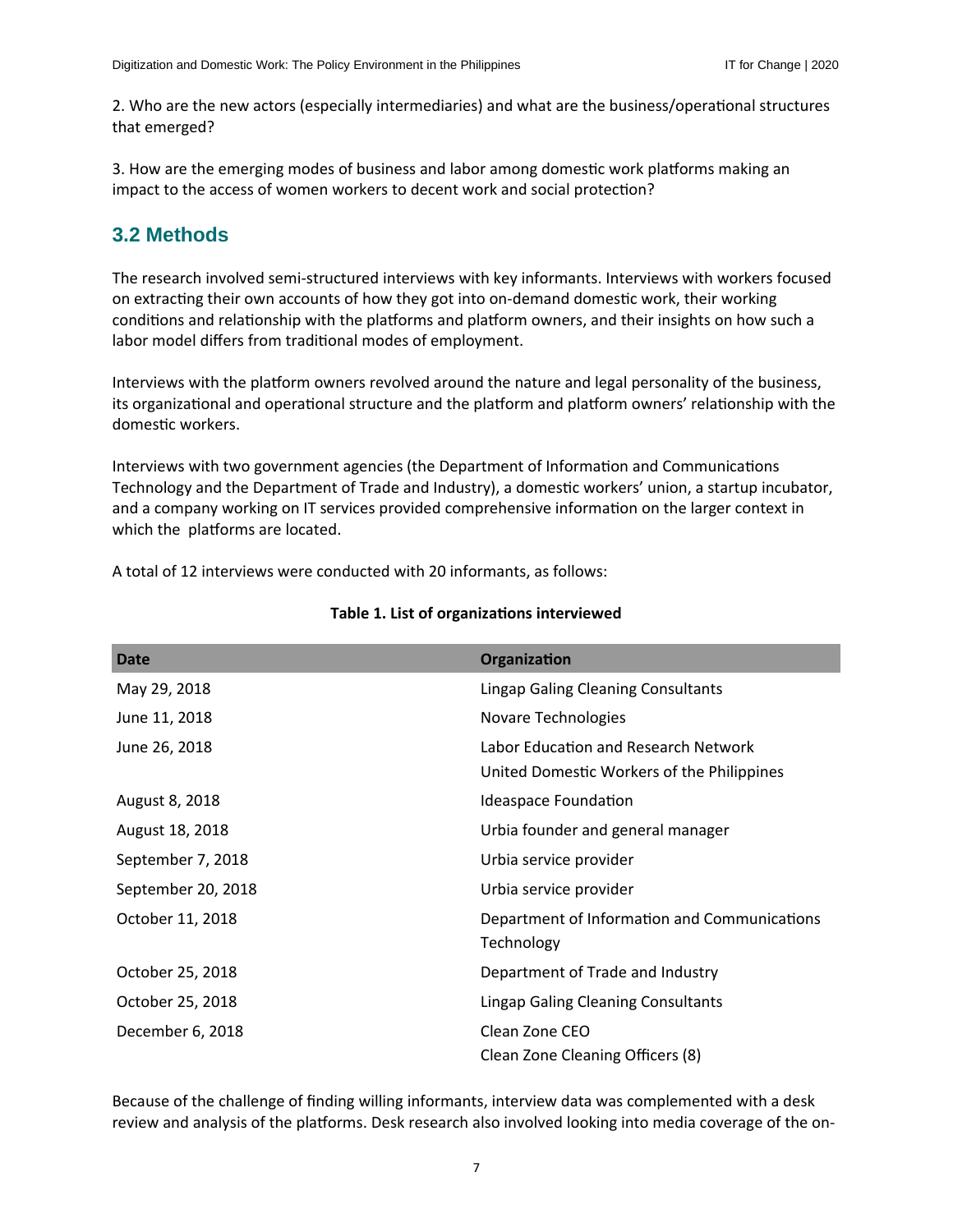demand cleaning phenomenon. The research team also conducted an analysis of existing literature and related laws and policies.

## **3.3 Framework**

The IT for Change framework (Gurumurthy & Bharthur, 2018) approaches the task of mapping the platform ecosystem through the in-depth exploration of three critical layers:

Layer 1: Network of actors who make up the platform ecosystem Layer 2: Structures that constitute the norms, rules, and practices of the platform ecosystem Layer 3: Value extracted by/contained within the platform ecosystem

# **4. Case Studies**

The research examined four on-demand cleaning services in the Philippines.

#### **1. Cleaning Lady**

Cleaning Lady [\(https://cleaninglady.ph/\)](https://cleaninglady.ph/) is one of the most popular on-demand cleaning platforms in the Philippines. Winning one of the spots in the prestigious Ideaspace Startup Competition in 2016 propelled its popularity among the public and the media. Based on the Terms and Conditions posted on its website, Cleaning Lady is formally registered as Lila Linis, Inc.

Based on an article from the Manila Standard (Dela Cruz, 2016), the founders initially invested PHP 35,000 (USD 6652) for a three-day training of the first 10 cleaning ladies at a training and assessment center accredited by the TESDA (Technical Education and Skills Development Authority). They also invested in eco-friendly cleaning materials, mops, polishers, and vacuum cleaners. At the time of publication of the article (August 2016), the founders had invested PHP 150,000 (USD 2,850) in the company before they received PHP 500,000 (USD 9,500) of equity-free funding from winning the Ideaspace Startup Competition.

The founders also reveal in Dela Cruz (2016) that 30 percent of the company's revenues go directly to the cleaning ladies as part of their commission and on top of their monthly PHP 3,000 (USD 57) basic allowance. As of September 2018, the minimum wage for domestic workers in the National Capital Region is at PHP 3,500 (USD 66.5).3

Despite the fact that the company invested in training and equipment, its Terms and Conditions explicitly classify Cleaning Lady (under Lila Linis, Inc. or LLI) as merely a provider of technology platforms and the cleaning ladies as independent third party cleaning services providers. In fact, the terms place emphasis on the claim that "LLI does not provide cleaning services itself or function as a manpower agency (Cleaning Lady, 2017)."

#### **2. Urbia**

Urbia [\(http://urbiaph.com/\)](http://urbiaph.com/) is a platform that offers on-demand services such as cleaning, house moving, babysitting, and other errands through their network of individual partners, who deliver the services. It describes itself as a "concierge service," a concept that is fairly new to the Philippine market but is commonplace in countries such as the United States.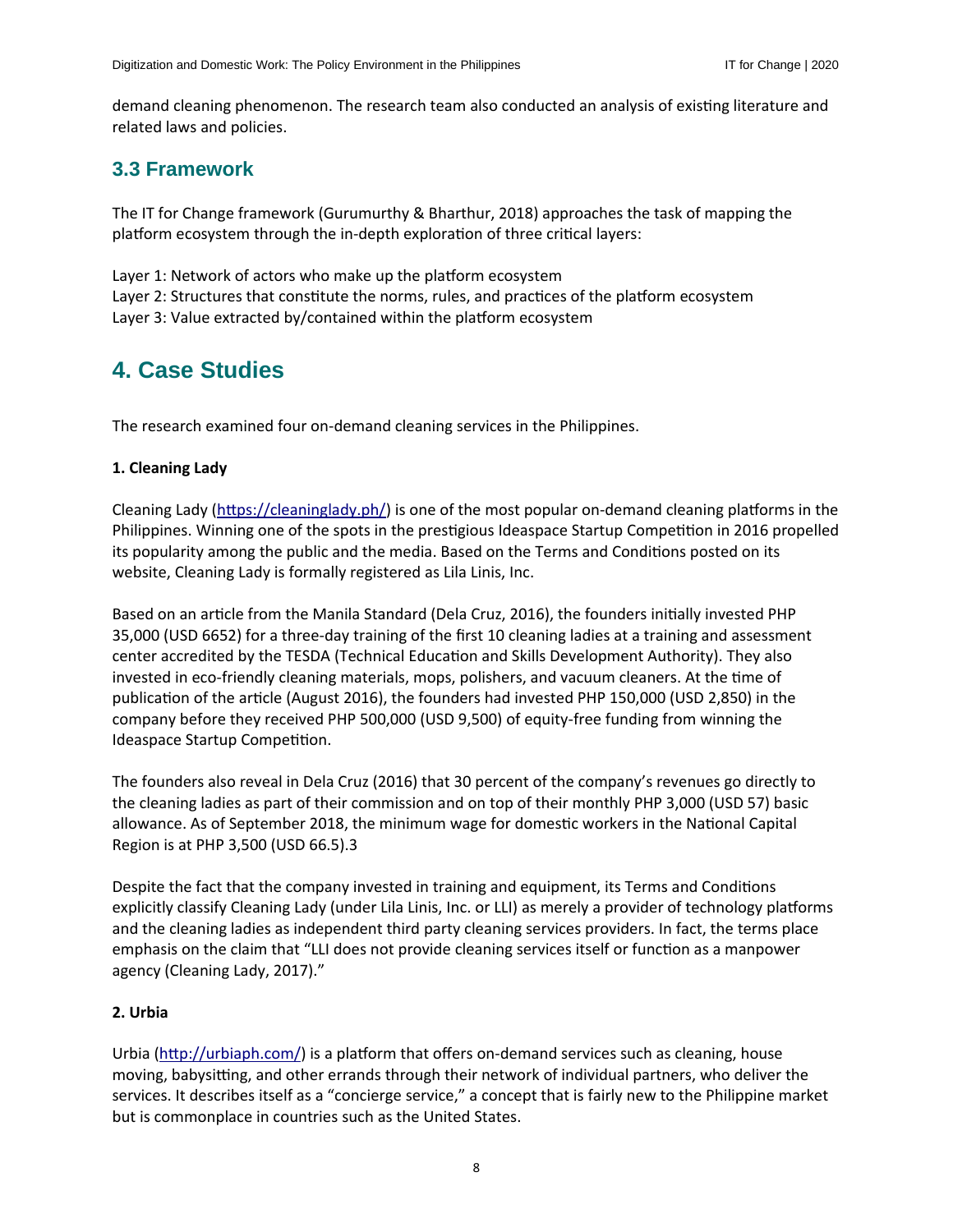Born out of the entrepreneurial idea of its founder, Urbia was established with an initial capital from the owner and one partner (amount not disclosed). Urbia is registered with the Department of Trade and Industry (DTI) as a sole proprietorship, under the category "domestic services," as the DTI does not have an applicable category for concierge services. Even though Urbia covers a wide variety of services, its registered name is Urbia Household Errand Services.

At the time of interview, Urbia had sixteen (16) service providers, 12 of whom were female and 85 percent of whom offered home/office cleaning services. It started in March 2018 with eight service providers, who were mostly returning overseas Filipino workers (OFWs). Urbia has a small physical office that houses the general manager and one partner (who both work full-time), but the service providers do not have to report to this office.

The full amount of tips from clients also goes to the service providers. According to the founder and general manager, Urbia's highest earner earns around PHP 1,600 to 3,000 (USD 30.4 - 57) per day. However, as the cleaners are classified as independent service providers and not regular employees, they are not provided government-mandated benefits or insurance. They also do not receive basic monthly salary.

Urbia enrolls service providers primarily through word of mouth, usually through other cleaning partners. Training is done in-house, with the costs shouldered by Urbia. The company conducts an onboarding seminar, after which candidates have to go through a supervised apprenticeship period with a "buddy" picked from the existing pool of cleaners. Candidates are paid for two of the four bookings that comprise the apprenticeship period. Candidates do not have to pay for the training and application, but cleaners have to pay for their own cleaning equipment by installment.

As of the time of interview, Urbia's cleaning rate was PHP 299 (USD 5.681) per hour per cleaner for a studio type or one-bedroom condominium unit. Of the total booking cost, 30 percent commission goes to Urbia and 70 percent goes to the service provider. Service providers are required to create a GCash account/electronic wallet with an initial PHP 1000 top-up amount. Clients pay the service providers directly in cash, which the service providers then deposit in their GCash wallet. Every time they complete a task, Urbia collects 30 percent of the booking fee via GCash. Achievers are given awards in monetary form monthly, and grocery items are also given as quarterly incentives.

There is no employer-employee relationship between Urbia and its service providers. The "partners," as the cleaners are called, only sign the rules or handbook as an agreement. However, there is no clarity among the cleaners as to whether this counts as a contract, although both cleaners that were interviewed were aware that they are not considered as employees. In fact, Urbia's service providers are always reminded of Urbia's role as a mere "concierge" that facilitates their transactions with clients rather than an employer. According to the owner, Urbia exists to remove some of their hassle as independent workers: "This is your business. We are just here to get you clients."

#### **3. Lingap Galing Cleaning Consultants**

Lingap Galing Cleaning Consultants (LGCC) was conceptualized as a social enterprise around 2011 by migrant workers from Hong Kong, thinking of a way to utilize their skills and experience to help themselves when they got back home, and also to share their knowledge to a wider community in need of extra income. The enterprise reached out and trained a group of low income community women and LGBT youth from select barangays in Quezon City to become their pilot pool of cleaning consultants. The intention is to provide a means for women to earn income that would not require them to leave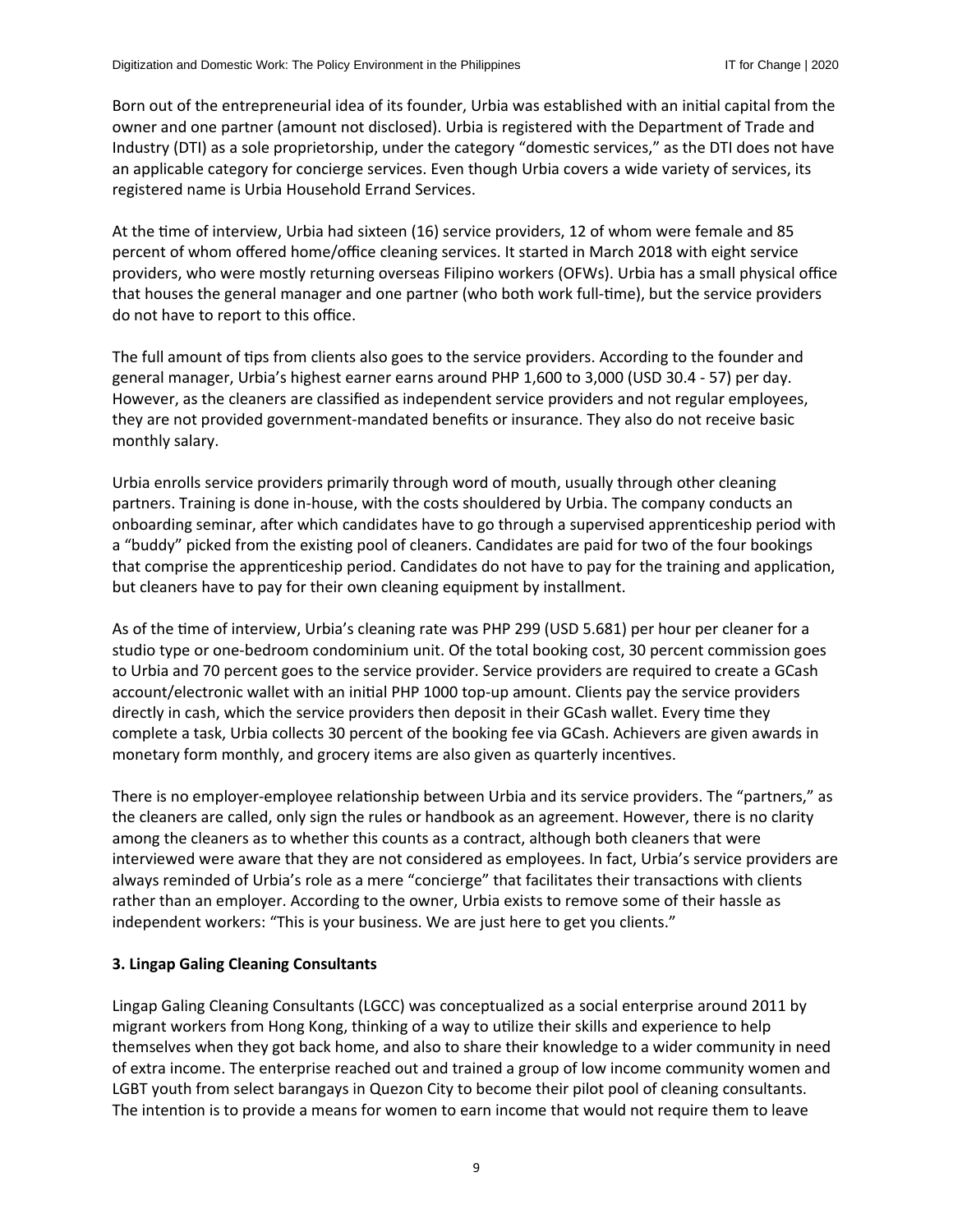their homes and their children for a prolonged period of time―by finding work and cleaning services requirements within their community, or different residential areas near their place of residence. Apart from this, LGCC also advocated for the on-demand cleaning business model to oppose and stop the "stay-in" culture among Filipino households, in which domestic workers are provided lodging and meals within the household for 6 to 7 days a week and are expected to be on call.

Six founders contributed at least PHP 20,000 (USD380) each to start LGCC. They trained a core group of 30 cleaners (which consisted of 18 mothers and 12 members of the LGBT community) in 2013 using a module by well-experienced migrant domestic workers, which was based on cleaning standards used to maintain households in Hong Kong.

The service rates of LGCC were noticeably higher than most other cleaning services because of its advocacy to promote the value of decent work. This was cited by the key informants as one possible reason why the business does not yet have a big following in their target market. For light/basic cleaning of units between 30 to 50 sq. m., LGCC charges PHP 700 (USD 13.30), which is good for a maximum of four hours. Of this fee, PHP 450 (USD 8.55) goes to the cleaning consultant, PHP 50 (USD 0.95) is used for the cleaning materials, and PHP 200 (USD 3.80) goes to LGCC for operational costs.

Similar to Urbia, LGCC uses a mobile remittance service (Smart Padala) to transfer the cleaner's share of the payment, as the cleaners are not allowed to receive and handle cash from the clients. They are also not allowed to receive tips or exchange numbers with the clients. As with Urbia, the cleaners do not sign any contract with LGCC and are not considered as employees.

#### **4. Clean Zone**

Clean Zone [\(http://cleanzoneph.com/\)](http://cleanzoneph.com/), is a platform established in 2016 that provides cleaning services. It is registered as a corporation with the Securities and Exchange Commission and was started with a capital of around PHP 450,000 to 500,000. In contrast to other platforms, it boasts of cleaning officers that are "salaried employees and not commission based workers." This kind of arrangement, Clean Zone says, is their way of "caring for [the workers]" and of "closely monitoring and developing the quality of work they produce" (Clean Zone, 2018).

Clean Zone also prides itself in being the only cleaning service that offers franchising. At the time of interview, Clean Zone was manufacturing its own line of cleaning solutions and its CEO was considering offering the cleaning materials for retail. Clean Zone has a head office, to which both engagement officers (those in charge of booking and customer service) and cleaning officers report. Although they have their own website, Clean Zone also relies on existing tech platforms such as Facebook, Viber, WeChat, Instagram, and online marketplace OLX to market their services and accept bookings.

The cleaning officers of Clean Zone receive a daily minimum wage of PHP 512 (about USD 9.75). Just like many salaried employees, they receive their salaries twice a month. Cleaning officers are recruited through online and offline (flyers) advertisements and through referrals. Clean Zone is also accredited by the Quezon City and Mandaluyong City Social Services Development Departments, which sometimes refer candidates that have finished home cleaning trainings they facilitate in partnership with TESDA. After a two-day training at the Clean Zone office to discuss rules and policies and proper cleaning service, candidates have to go through three to four days of paid on-the-job training period.

Aside from condo and house cleaning, Clean Zone can also provide cleaning services to offices and commercial establishments. They also offer other services that include post construction and renovation services, moving in/out cleaning assistance, after party cleaning, clothes ironing, grease trap cleaning,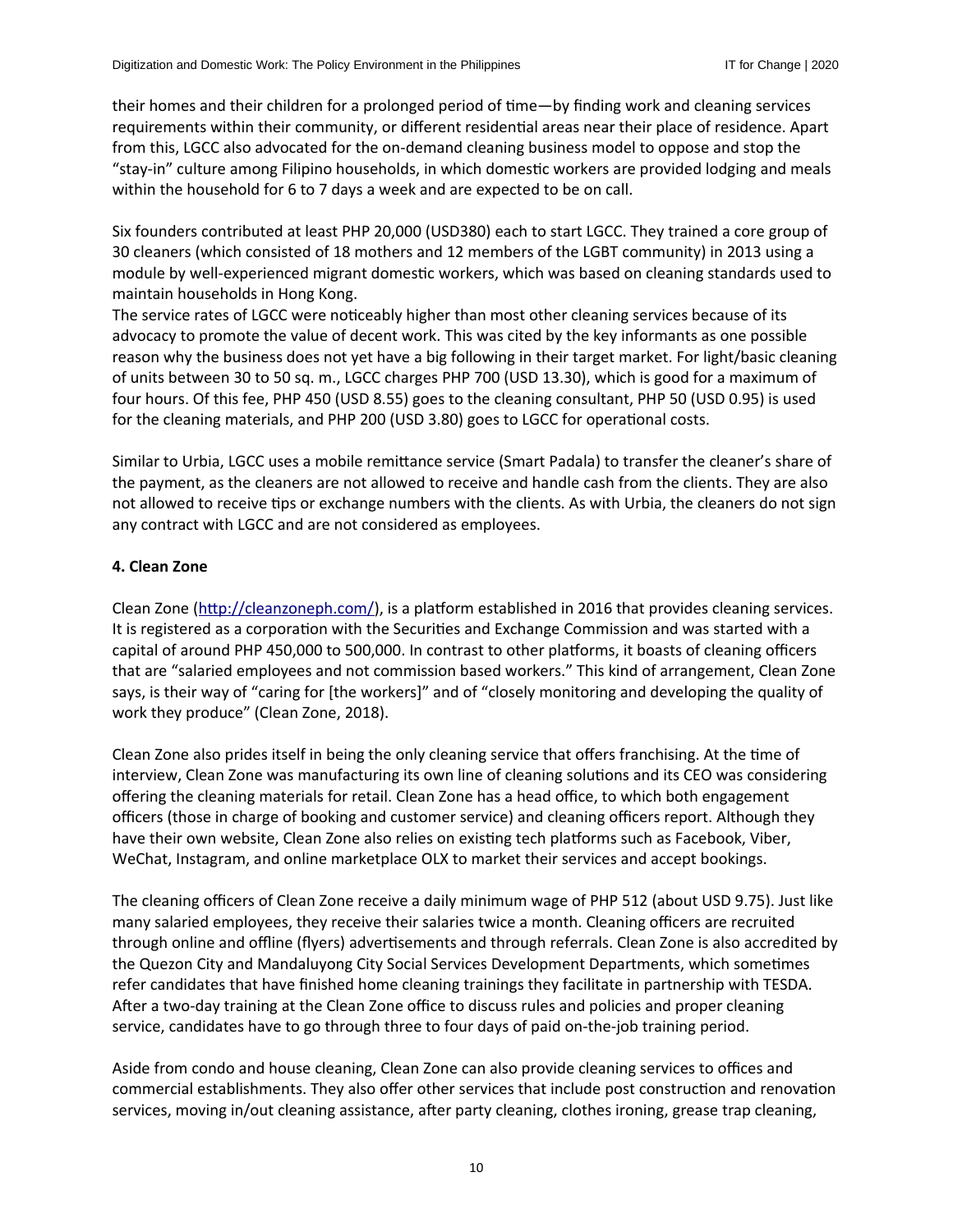upholstery cleaning, and carpet and rug shampooing. For condo and house cleaning, Clean Zone's rate is P500 for two hours, or one can opt for a rate of P25 per square meter for a minimum of 100 square meters of living space.

The cleaning officers sometimes receive tips for their services. These tips are pooled together and every month, these are divided equally among the cleaning officers. Clean Zone also provides incentives to the cleaning officers; a cleaning officer with the best selfie with a client will receive a bonus of P500.

In January 2018, Clean Zone started to franchise its business. Thus, aside from Clean Zone itself, there are already CZ branches in Malate, Cubao, Dipolog, Tagaytay, and Sta. Rosa.

|                                                | <b>Urbia</b>                                                                                                | <b>LGCC</b>                                                                                       | <b>Clean Zone</b>                                                                                                                                                                            |
|------------------------------------------------|-------------------------------------------------------------------------------------------------------------|---------------------------------------------------------------------------------------------------|----------------------------------------------------------------------------------------------------------------------------------------------------------------------------------------------|
| <b>Nature of business</b>                      | Single proprietorship<br>registered as a domestic<br>service                                                | Unregistered social<br>enterprise                                                                 | Corporation with<br>franchise                                                                                                                                                                |
| <b>Capital</b>                                 | Amount not disclosed<br>(Capital came from the<br>personal savings of the<br>owner and from one<br>partner) | Around PHP 120,000<br>(Six founders<br>contributed at least PHP<br>20,000 each)                   | PHP 450,000 - PHP<br>500,000                                                                                                                                                                 |
| <b>Services offered</b>                        | Home/office cleaning,<br>errands (e.g., paying<br>bills, queuing), lipat<br>bahay or moving<br>services     | Home/office cleaning                                                                              | Home/office cleaning,<br>post-construction and<br>renovation cleaning,<br>moving services, clothes<br>ironing, grease trap<br>cleaning, upholstery<br>cleaning, carpet and rug<br>shampooing |
| <b>Relationship with</b><br>workers            | No employer-employee<br>relationship, cleaners<br>are treated as<br>independent workers                     | No employer-employee<br>relationship                                                              | All workers are regular<br>employees                                                                                                                                                         |
| <b>Cleaning rates (all are</b><br>fixed rates) | PHP 299 per hour per<br>helper for studio-type or<br>one-bedroom<br>condominium units                       | PHP 700 for light or<br>basic cleaning of units<br>up to 50 sq. m. for a<br>maximum of four hours | PHP 500 for two hours                                                                                                                                                                        |
| Workers' earnings and<br>benefits              | 70 percent of the<br>booking cost                                                                           | Of the PHP 700 fee, PHP<br>450 goes to the cleaner                                                | Minimum wage + 13th<br>month pay + standard<br>benefits (SSS, Philhealth,<br>Pag-IBIG)                                                                                                       |
| <b>Means of booking</b>                        | Website, email,<br>Facebook, SMS, phone<br>call                                                             | <b>SMS</b>                                                                                        | Website, email, phone<br>call, SMS                                                                                                                                                           |

#### **Table 2. Comparison of On-demand Cleaning Services in the Philippines**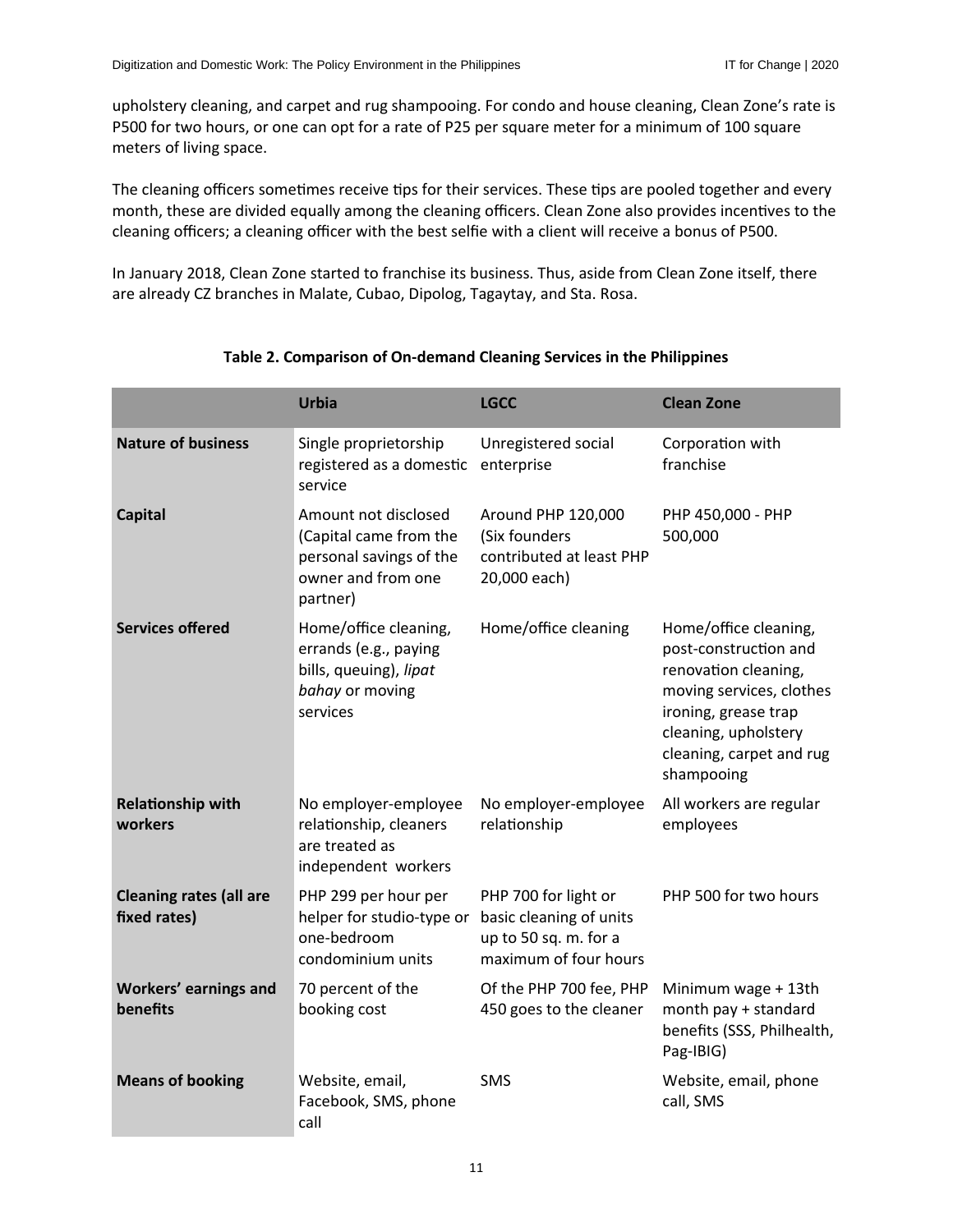T.

|                                         | Booking should be made<br>at least 2 hours before<br>required service                                                                                                                                                                             |                                                                                                                                         |                                                                                                                                                                                                                   |
|-----------------------------------------|---------------------------------------------------------------------------------------------------------------------------------------------------------------------------------------------------------------------------------------------------|-----------------------------------------------------------------------------------------------------------------------------------------|-------------------------------------------------------------------------------------------------------------------------------------------------------------------------------------------------------------------|
| <b>Payment transaction</b><br>process   | Cleaner receives the<br>payment from the client<br>in cash, then remits<br>Urbia's 30 percent share Smart Padala<br>via GCash                                                                                                                     | Client pays LGCC directly<br>through bank deposit;<br>LGCC pays cleaner via                                                             | Handed to the cleaner in<br>cash or via bank transfer                                                                                                                                                             |
| Policy on tips                          | Tips are optional for<br>clients; full amount of<br>tips goes to the cleaner                                                                                                                                                                      | Cleaners are not allowed Tips are optional for<br>to receive tips                                                                       | clients and are<br>centralized and divided<br>equally to all cleaners<br>every month                                                                                                                              |
| <b>Technology used</b>                  | <b>Booking tool</b><br>(SimplyBook.me) paid<br>service, customer<br>livechat tool (Tawk.to),<br>invoicing tool (Invoice<br>Ninja), own website,<br>Facebook page, SMS,<br>mobile remittance<br>service (GCash)                                    | Facebook page, own<br>website (now defunct),<br>SMS, mobile remittance<br>service (Smart Padala)                                        | Facebook page,<br>Facebook messenger as<br>internal communication<br>tool, Instagram, OLX,<br>WeChat, Viber, own<br>website                                                                                       |
| <b>Policy on cleaning</b><br>implements | Cleaners have to pay for<br>the set of cleaning<br>materials ("care<br>package"), which costs<br>PHP 1360 and may be<br>paid in<br>installments/deducted<br>from their earnings<br>every booking, every<br>week, every 15 days, or<br>every month | Out of the PHP 700<br>cleaning fee, PHP 50 is<br>used by LGCC to cover<br>the cost of cleaning<br>implements                            | All cleaning equipment<br>and materials are<br>provided by Cleanzone.<br>Cleanzone has also<br>started manufacturing<br>its own line of cleaning<br>agents, which the<br>company plans to retail<br>in the future |
| <b>Management</b>                       | Owner has a full-time<br>day job and acts as<br>general manager and<br>part-time booking<br>manager; a partner also<br>serves as part-time<br>booking manager                                                                                     | No full-time employees/<br>management; a<br>volunteer currently<br>serves as coordinator<br>between clients and<br>cleaning consultants | Full-time<br>CEO/operations<br>manager, engagement<br>officers (customer<br>service), and cleaning<br>officers                                                                                                    |
| <b>Profile of Workers</b>               | Mostly female (at the<br>time of interview, 12 of<br>16 workers were<br>female); ages range<br>from 25 to 36                                                                                                                                      | <b>Residents of Barangays</b><br>Payatas, Sauyo, and<br>Gulod, which are all<br>urban poor communities<br>in Caloocan and Quezon        | All of the interviewees<br>were female and most<br>of them have children                                                                                                                                          |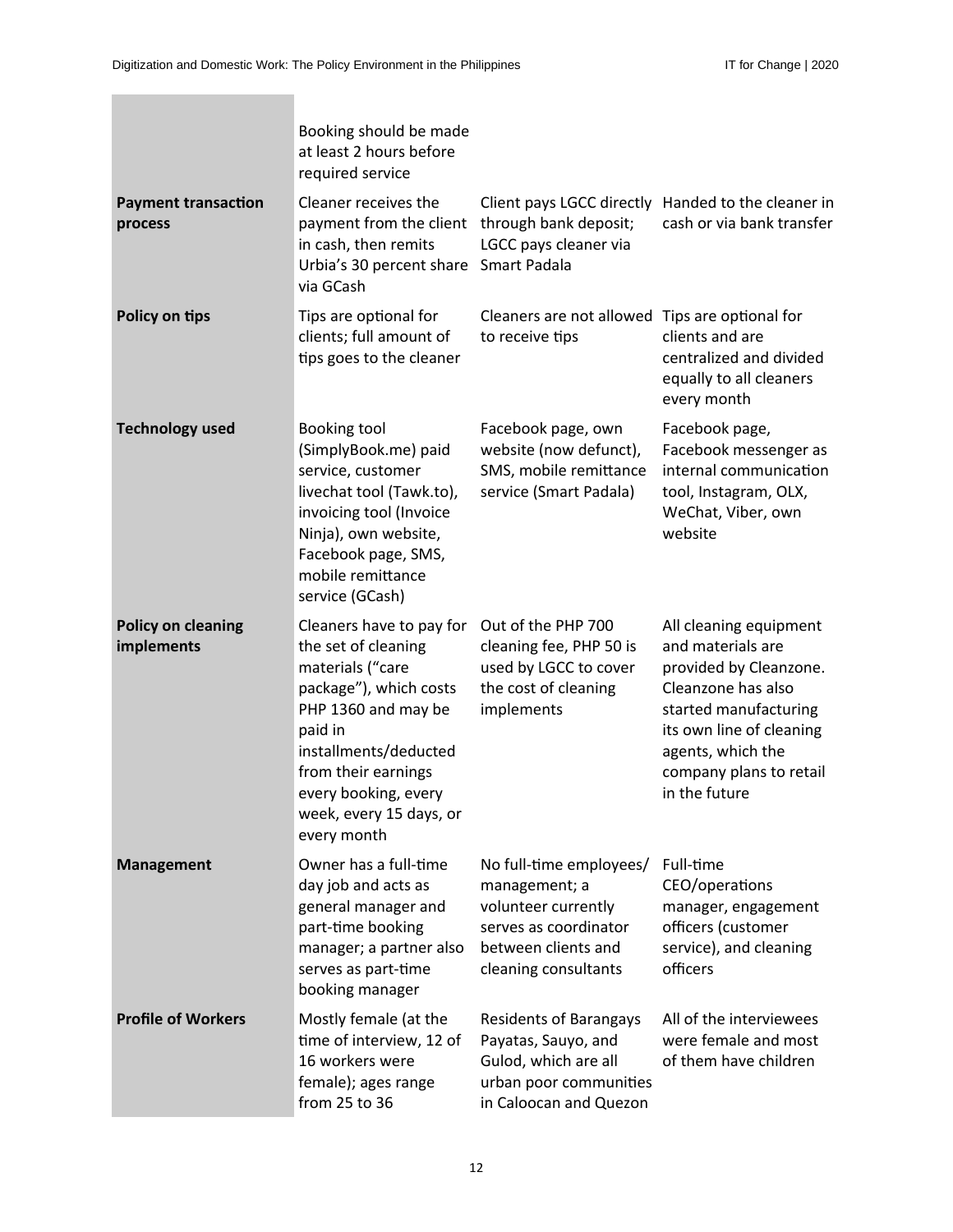

# **5. Findings**

# **5.1 Philippine governance structures fail to comprehensively account for the rising platform economy**

Since domestic/cleaning workers in the platform economy have no formal categorization as of yet under Philippine law, they cannot receive benefits afforded to workers in the formal economy as well as to domestic workers covered by the *Kasambahay* Law.

The primary law governing domestic work in the Philippines is Republic Act No. 10361, or the *Batas Kasambahay*. However, through phone calls with various departments and bureaus under the Department of Labor and Employment (DOLE), it was confirmed that no particular office is currently looking into digital labor platforms. One officer from the Bureau of Workers with Special Concerns, who did not wish to be identified and declined our request for an official interview, categorically stated that on-demand cleaning workers cannot fall under the protection of the *Batas Kasambahay*, for the law requires that domestic workers be engaged in domestic work on an "occupational" (i.e., regular and long-term) basis.

Government bodies tasked to regulate digital platforms and startups, such as the Department of Trade and Industry (DTI), Department of ICT (DICT) and Department of Labor and Employment (DOLE), currently operate in their own isolated capacities, without a common framework or strategy. An interview with the DTI revealed that while pockets of the Philippine government are working on policies and projects related to the digital economy, there is no single agency that has been relegated as the focal agency for this field. As in the case of labor issues, the absence of a clear designation on the mandate of digital economy development has resulted to multiple agencies working in silos without harmonizing their work.

On the other hand, despite initiatives to promote online labor, the DICT is not looking at the social protection aspect of digital labor platforms because, as their representative said in one of the interviews, "no one is raising the concern".

Yet, other areas of the digital economy are gaining government support. The DICT's Digital PH program consists of four sub-programs catering to four different areas of the digital economy, namely: developing selected "digital cities" as hubs for the ICT industry, building the capacity of the IT business process management industry, developing local startups and promoting online freelancing to people in rural areas.

# **5.2 Platform operate in an 'amphibian' manner**

The characteristics of on-demand cleaning service platforms in the Philippines do not fall within the existing categorizations (on-demand, marketplace or hybrid) used by Ticona, Mateescu & Rosenblat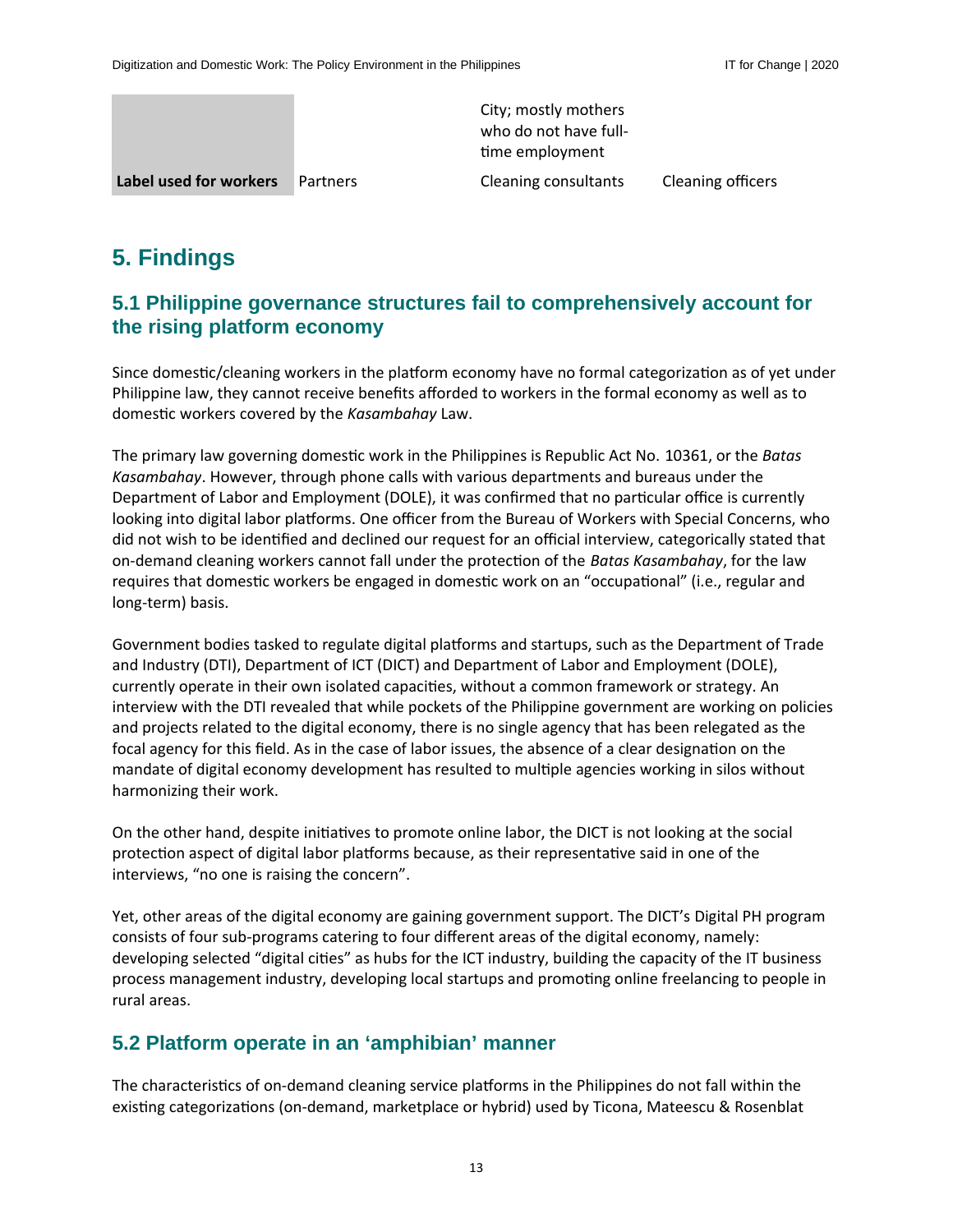(2018). For instance, Clean Zone maintains an employer-employee relationship in which, cleaners are salaried employees, while Cleaning Lady provides monthly allowance plus commissions to its cleaners. In addition, all these platforms played the role of a human "concierge' instead of using an automated system or algorithm, acting as intermediary between clients and cleaners.

Moreover, most of these on-demand domestic/cleaning platforms use existing social media platforms to market their services as well as to recruit cleaners. They are also "amphibians ― simultaneously using the online platform and offline referrals to recruit cleaners and get clients. Both Urbia and Cleaning Lady employ a combination of traditional/manual booking systems and booking technologies. The task of matching clients with service providers also follows a hybrid system where clients have the ability to browse through and choose among the list of available service providers, but there is also the option of allowing the "master concierge" or the booking manager to decide on the match based on factors such as distance from the booking location. As much as possible, the platforms limit the use of paid digital technology to cut operation costs.

Offline referral―as a complementary mode of referral in the platform―is widely utilized by all enterprises for marketing and cutting costs. But indirectly, this mode also enables women who have no access to mobile apps and internet technology to find work.

Aside from lacking in digital knowledge/fluency, women who dominate domestic/cleaning work are very poor and can hardly afford to have access to digital technology such as cellphones and the internet. In the case of on-demand cleaning platforms, workers use their own mobile phones to communicate with platform owners and clients. In some cases, workers remit payments to the platform via mobile payment services such as GCash and Smart Padala, which also require a mobile device and SMS credit, but not internet connectivity. This allows women who have feature phones (i.e., phones that may not necessarily have the capacity for quality internet) to participate in the platform work even with limited technological resources and knowledge.

Other distinct features of these platforms include two-way (client and cleaner) feedback system in conflict resolution/complaints (Clean Zone and LGCC), anti-harassment policy to protect workers from abuse (Clean Zone), and participation of cleaners in pay/wage pricing (LGCC).

Among their common features are the following:

- On-demand work transaction
- Reward system
- Performance ratings based on client ratings through SMS feedback and feedback survey forms
- Use of eco-friendly cleaning materials
- Cleaners shouldering the cost of cleaning materials and
- Advocacy to elevate domestic and cleaning work as a respectable profession.

In the case of Urbia, decision-making (i.e., the task of matching clients with workers and determining rates/prices) is not automated and is still primarily controlled by the managers. The workers are given flexibility in terms of booking (they are free to reject bookings and indicate which services they want to offer), but the terms of service, initial schedule, and the rates are decided by the platform owner.

One of the key features of platforms, as cited in the framework we use here (Gurumurthy & Bharthur, 2018) is that resource ownership is aligned towards asset-light models. This is evident among ondemand cleaning businesses, whose service providers rarely report to a physical office.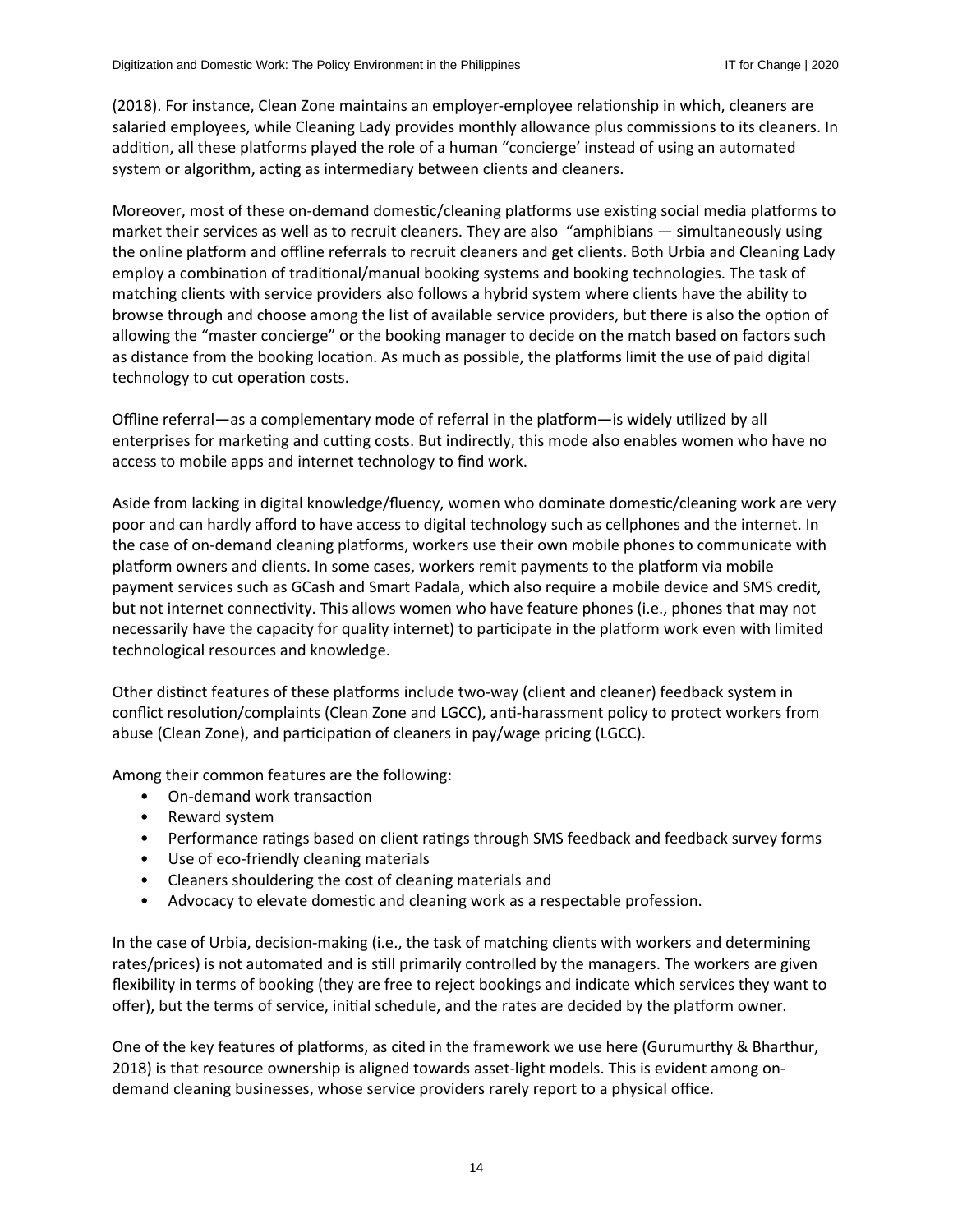# **5.3 Platform work is often regarded as supplementary or transitory work**

For most workers in regions outside of the Philippines, the platform economy supplements incomes from other paid work and helps in balancing family responsibilities — which are still taken on predominantly by women (OECD, 2017). This was validated by most, if not all our interviews, and the same is true for the owners and managers of most platforms.

The founders of Urbia, Cleaning Lady, and LGCC all had other jobs or engagements at the time that they were handling operations for their businesses, since the platforms were not yet able to provide a stable source of income. In fact, one service provider interviewed suggested that she is doing the work temporarily while waiting for the result of her overseas job application. It seems that such work is seen as transitory for some.

Overall, most of the women interviewed also engage in on-demand domestic/cleaning platforms to supplement incomes from other paid work, to supplement their husbands' income in a way that fits with their reproductive responsibilities, and as transition work in preparation for overseas contract work.

## **5.4 Mixed private-individual and privatized public value is the dominant mode of value generation**

In the case of Cleaning Lady, Clean Zone and Urbia, private-individual value seemed to emerge as the most common form of value distribution of. The platforms attract or reward "*suki*" or frequent clients with regular discounts and in-kind promos while providing incentives to cleaners with excellent ratings and highest number of recruits. For instance, Urbia gives 10 percent discounts and free two-hour cleaning services to frequent clients.

Cleaners are also given incentives. Urbia provides its cleaners with performance-based monthly cash incentives, quarterly in-kind gifts and PHP 100 for every cleaner recruited, while Clean Zone gives a 500 peso cash gift for each category―highest tip,highest survey rating, best selfie with a client and best feedback on Facebook. Likewise, Cleaning Lady provides commissions on top of the monthly allowance.

On the other hand, the privatized-public value is manifested in the practices of LGCC. It operates as a social enterprise, where profit is used to achieve its two-pronged goals of providing quality domestic/cleaning services to the public, as well as providing additional income opportunities to community women.

Democratic participation and organizing are development principles central to the practice of LGCC. It provides leverage for cleaners to participate in decision-making over the pricing of cleaning work and the choice of when and where to work. LGCC also provides venues for cleaners to speak out on workrelated problems for the purpose of policy improvement.

Such opportunities for workers' input are also present in Urbia, in which a cleaner recounts an instance where their collective feedback resulted to a concrete change in operations (particularly, in how quickly Urbia requests for remittance after a task is completed). Clean Zone also provides space for worker feedback, and may even penalize clients for failing to follow their guidelines or for disrespecting the cleaning officers.

In the future, LGCC plans to partner with local government units (LGUs) in organizing individual women into pool of cleaners, eventually making the enterprise into a cooperative run by the cleaners.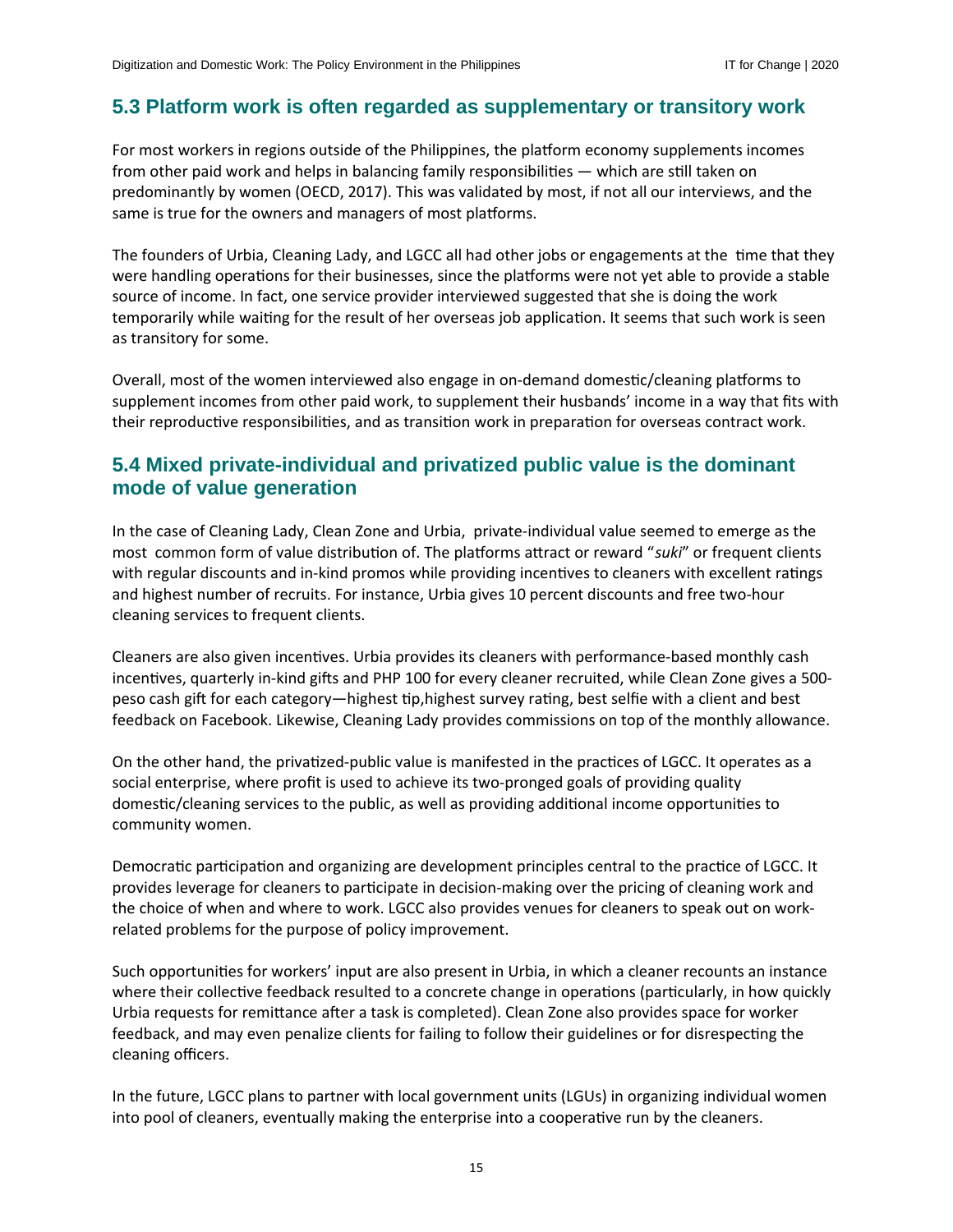## **5.5 The conditions of platform-based domestic work are characterized by irregularity and precarity**

Since work is scarce for women who have low levels of education and lack access to better employment opportunities, they are more likely to engage in on-demand labor platforms. "It is better than nothing" is the rationale of majority of the women interviewed, brushing aside difficult working conditions in private home spaces, non-regular work assignments, and the job insecurity that characterizes work in most domestic/cleaning service platforms.

For these women, working two to four hours provide them the flexibility to attend to their household responsibilities as compared to live-in or even live-out domestic work that requires eight or more working hours. However, the irregular nature of work (working from one to two bookings a week) makes no difference from their offline traditional domestic/cleaning work in terms of income. Still, for these women, the flexibility, shorter work periods, and somewhat better pay are promising aspects of the domestic/cleaning platform.

Since work is non-regular in most of the platform enterprises, the common practice of LGCC, Urbia and Cleaning Lady is that the cleaners have the choice of when to work based on their preferred schedules, while a hired staff of each enterprise does the client-cleaner matching. Cleaners who consistently get high ratings are given priority, while those who get poor feedback are afforded least priority. On the other hand, penalties such as being delisted from the roster of cleaners is imposed on cleaners as sanction for breaking rules.

Aside from good performance, client-cleaner matching is based on availability and proximity to client's location. But in instances of very far locations, clients provide a fixed amount for transportation allowance. Interviewees noted that given the heavy traffic situation in Metro Manila, long-distance locations are disadvantageous to them as payment for cleaning excludes travel time and fixed transportation allowance is often inadequate. In addition, the thought of delayed arrival to a client's home puts added stress on cleaners. However, as the primary concern of cleaners is to have more cleaning appointments, issues of safety, risks of sexual harassment, and long-time travel in a poorlymanaged transport system in Metro Manila are not at the top of their concerns.

In an extreme case, during a roundtable discussion conducted for this case study, one of the platform owners cited an incident where their cleaning officers found scrap aluminum foil―which were possibly drug paraphernalia―in the unit they were assigned to.

Working in isolated private homes has aggravated cleaners' working conditions, depriving them of a support system that unions and organized workers traditionally provide. Urbia provides a managementmonitored Facebook site for cleaners to connect with one another. However, conversation is limited to work updates and cleaners are not allowed to discuss work-related issues and problems.

Organizing on-demand platform domestic workers/cleaners is not yet on the agenda of UNITED, the trade union for domestic workers. However, it has utilized digital technology to connect with individual domestic workers to organize and educate them about their rights and benefits under the *Kasambahay* Law. Being aware of their rights under this law enables organized domestic workers to "freelance" during day-offs to look for cleaning gigs, by either using the digital platform or through word-of-mouth referrals.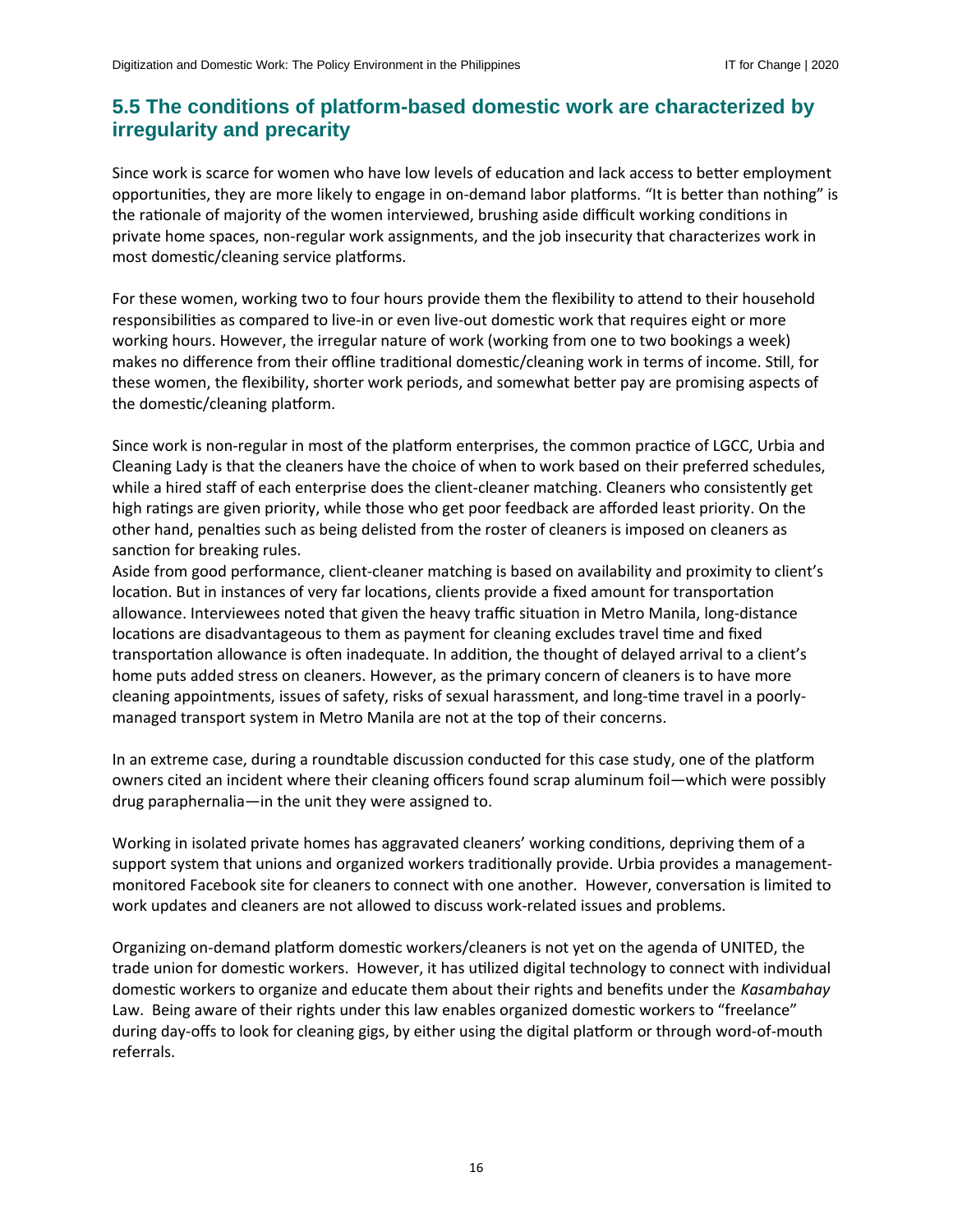# **5.6 Small-scale platform enterprises also need protection and an enabling environment for them to flourish and sustain their operations**

Based on the Magna Carta for Micro Small Medium Enterprises (Republic Act 9501) categorization, these enterprises are asset-light in terms of resource ownership as well as small in employment size. This law currently protects and provides them with an enabling environment to survive market competition.

Given the unregulated flow of capital, services, and goods among countries brought about by globalization as aided by digital technology, it is not a remote possibility that big global domestic/cleaning platform companies will penetrate the local market. As such, small local platform enterprises will be subjected to stiff competition in the platform market. In this possible scenario, the government has a crucial role to play to ensure the survival of these small platform enterprises. Perhaps the government can learn a lesson or two from the history of platform-based transport services in the country. In 2018, Uber's Southeast Asia operations (including that in the Philippines) was acquired by Grab, resulting to a merger of the two biggest ride-hailing services in the Philippines at the time. The Philippine Competition Commission (PCC), in its Statement of Concerns dated 28 May 2018, noted that the loss of competition after Uber's app shutdown in the country resulted in an upward trend in Grab fares and more frequent surge-pricing. The PCC also found that although new, local transport network companies attempted to enter the market after the Uber-Grab merger, "It would take a significant amount of time and cost for these new players to grow a driver and rider base sufficient to contest the incumbent" (Philippine Competition Commission, 2018). A similar case also happened in the online marketplace sector when Sulit.com, which used to be the leader in e-commerce in the country, became OLX Philippines after a major investment from Naspers (Olandres, 2014).

# **6. Analysis**

Paid domestic*/*care work is predominantly done by women in the Philippines. Live-in or live-out domestic/care workers are generally called *kasambahays* and are mostly women and girls from low income households in rural and urban poor communities. Having little education and limited access to employment, they tend to gravitate to the traditional paid domestic/care work. The enactment of the *Batas Kasambahay* provided them with a minimum wage and social protection. On the other hand, there are women living in urban poor communities who are engaged in the informal economy doing contingent work―cleaning houses, baby sitting, doing laundry, and other domestic tasks―as part of their multiple livelihood strategies to survive.

With the growth of digital technology in the country, a constellation of smaller startup enterprises offering on-demand domestic/care work platforms have emerged. These startup platform enterprises serve as intermediaries between the service providers and service purchasers. As intermediaries, they have the flexibility to command the remuneration of workers as well as to change the number of workers needed each day based on demand or skills needed by clients. At the same time, they maximize the use of any free digital technology such as Facebook and other low-technology means such as text/phone messaging to lower operating costs.

These on-demand platforms have transformed the nature of traditional domestic/care work by, facilitating interaction between the service providers (domestic/care workers) and the purchasers of services (clients); using metrics in measuring performance (ratings and ranking systems), introducing competition among workers through rewards and points system; and creating an online labor market where the worker is seen as an independent entity.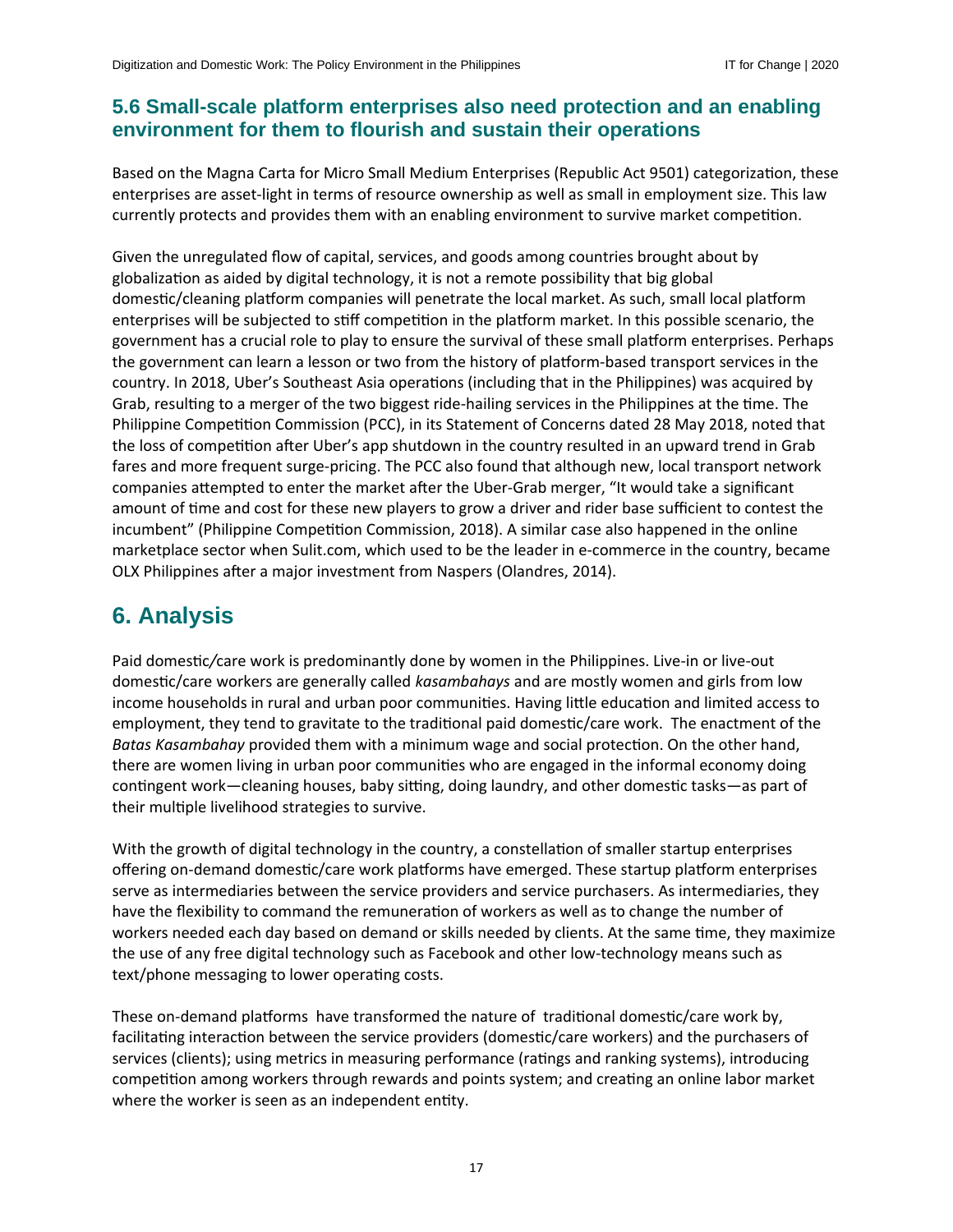In addition, work relations are given new meanings that emphasize the absence of an employeremployee relations and independent employment: the domestic/care workers are called "partners" and independent third party service providers while the startup enterprises are referred to as technology providers or concierge service providers affirming their role as intermediaries.

While these have some positive features including higher compensation on a per-hour work basis, shorter work periods (from 2-4 hours only), and flexibility of time, especially for women with reproductive responsibilities, the absence of an employer-employee relation makes work precarious for women. On one hand the women workers are considered own-account workers or self-employed who should be responsible for their own employment, job security, social protection and training/development to enhance employability. At the same time, the non-regularity of work deprives workers of their statutory benefits, social security, and regular salary/wages.

Currently, there are four on-demand domestic/care work platform models observed.

Of the four platform models, Clean Zone shows the greatest potential in transforming on-demand domestic/care work platforms into an empowering profession. Treating women workers as professional workers not only gives these workers dignity but elevates domestic/care work as a profession. In addition, it maintains the standard features of regular employment and social protection―regular salary, higher compensation, employee benefits, and social insurance. As such, it formalizes work as well as provide decent work and job security.

While the other three models are geared toward non-standard employment in which there is absence of employer-employee relations, lack of workers' benefits and insurance, and non-regularity of work, the LGCC model shows potential in transforming domestic/care work towards empowering women. By envisioning the organization as a cooperative in the near future, it would provide women not only inclusion or access to work but control over its operation as shareholders in the cooperative. On the other hand, Urbia and Cleaning Lady models tend to adopt the rules and practices of dominant ondemand platform economies of other countries.

These on-demand platform models can either formalize work and provide decent work and social protection or reinforce informality and non-regularity of work. If the Urbia model becomes the dominant practice in the on-demand platform economy in the country, expectedly, domestic/care workers will be in a precarious condition. First, the non-standard nature of employment for on-demand workers deprives them of decent work, job security and social protection. Second, the isolated nature of working in private homes and traveling to various work locations poses risks of gender-based violence (e.g. sexual harassment) and mental health concerns (e.g. stress) as well as the robs them of the opportunity to interact with other workers to form unions. Third, since on-demand workers do not fall under the category of workers protected by the *Batas Kasambahay*, they become invisible to policymakers. And finally, on-demand domestic/care work platform workers, being the new type of workers, are not yet categorized as workers under the current laws in the country ― thus, they are not protected by any other labor laws.

As on-demand domestic work platform becomes the new normal in the future and the no-employeremployee relation structure of these three models will be the dominant mode, informality or the casual nature of domestic/care work is likely to be reinforced and perpetuated.

But, the seemingly "flexible" nature of on-demand domestic/care work is attractive to women in different circumstances: those working in the informal economy, those balancing productive and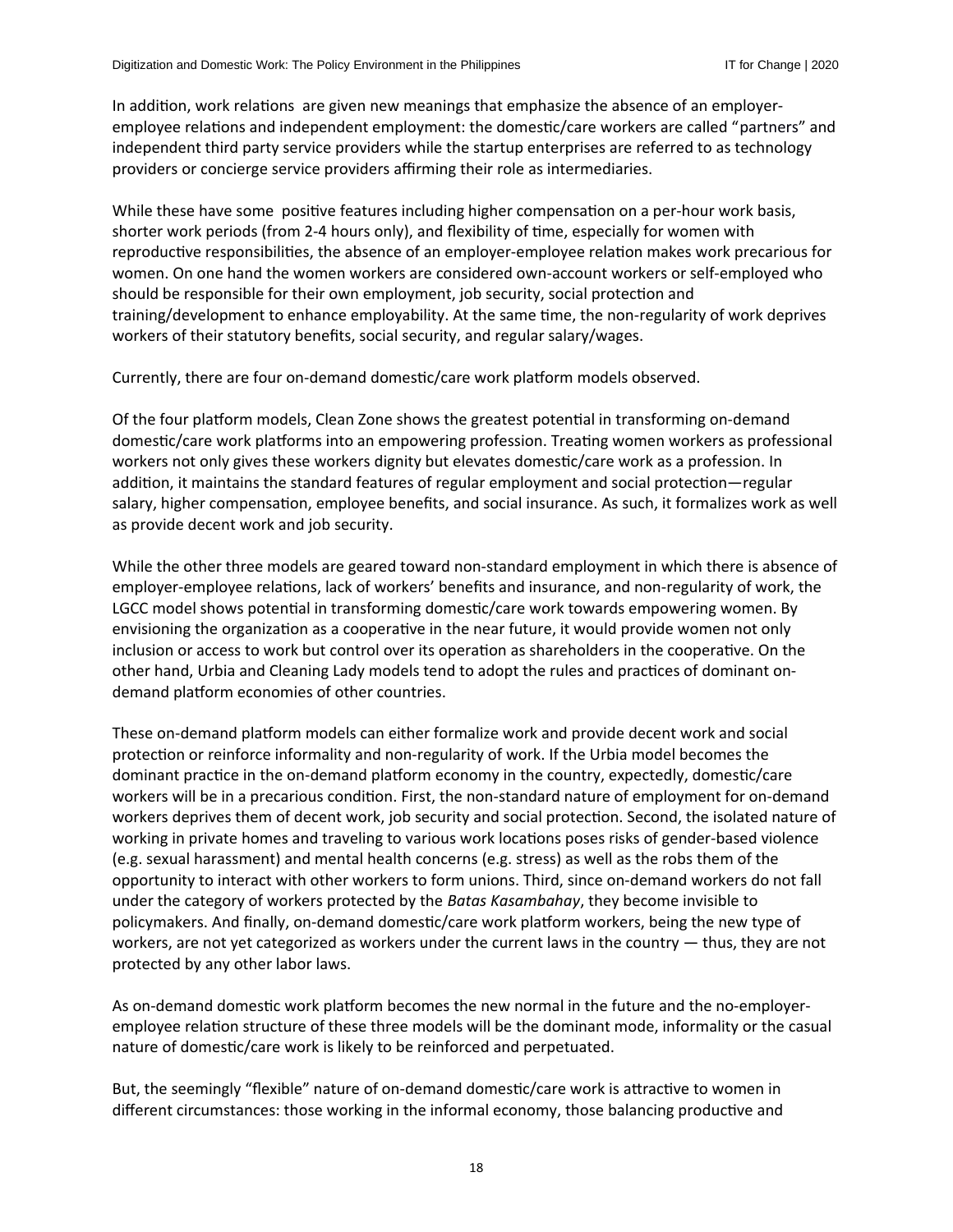reproductive work, those seeking additional income alongside their multiple sources of livelihoods, those transitioning to overseas migrant work, and those supplementing household income. For instance, domestic workers or *kasambahays* who are members of the trade union, LEARN-UDWP, used their dayoffs to moonlight in other houses for additional income. As such, on-demand domestic work platform can be a potential source of extra income for them. Eventually such "flexibility" is likely to encourage women to enter the labor force via the on-demand platforms, setting aside the precariousness and unfair nature of this type of work.

Likewise, this kind of work has a dual feature of visibility-invisibility of the workers: visible because the labor transaction is done online, but since workers are considered an independent entity as ownaccount workers, they can only be accounted for as workers when they register for statutory requirements in the Social Security System and the Bureau of Internal Revenue. However, in practice many of the women engaged in the on-demand domestic/care platform do not apply for membership in the SSS and remain invisible as workers, thus reinforcing the precariousness of on-demand domestic/care work.

Overall, on-demand domestic /care work platform exhibits new features different from traditional domestic/care work and presents a double-edged condition for women― providing potential opportunities for women's access to work but at the same time, perpetuating the precariousness of contingent work (on-demand, non-regular, and job insecure).

# **7. Conclusions and Policy Recommendations**

The analysis has made it clear that on-demand domestic work, as well as platform work in general, is still in its early stages in the Philippines. Although innovative the way it facilitates the relationship between worker and client, local domestic work platforms have not totally transformed the traditional models of domestic and care work in the country. As the Philippines undergoes a period of rapid digital transformation, the platform economy is expected to grow exponentially, and it is more important than ever to ensure that such economy furthers domestic workers' rights instead of reinforcing existing unjust conditions. Most important is that the surrounding tech and policy environments should enable these platforms to provide access to decent work opportunities. The "better pay for a shorter work period" model is advantageous to most women as it conforms with their domestic responsibilities. However, to fully open and include women, particularly poorer women to participate and work through the platform, the following recommendations are put forward by this study:

- The *Kasambahay* Law must be amended to also cover domestic/cleaners in on-demand platform economy and define their corresponding rights, privilege and protection as a new category of workers. These rights include, among others, the provision of social and other benefits, payment of monthly minimum wage, entitlement to a 13th month pay, and daily rest period of at least 8 hours.
- The Magna Carta for Micro Small and Medium Enterprises must be made more comprehensive to define the rights, protection and government support for startup domestic/cleaning platform enterprises to flourish and survive market competition. The government must also protect small-scale domestic/cleaning platform enterprises against big global platforms companies when these companies expand operations in the country. New agreements for trade liberalization of digital trade in goods and services, such as the Regional Comprehensive Economic Partnership, which is currently being negotiated by ASEAN-member states and six other countries, propose a complete opening up of domestic markets to transnational platform companies that would pit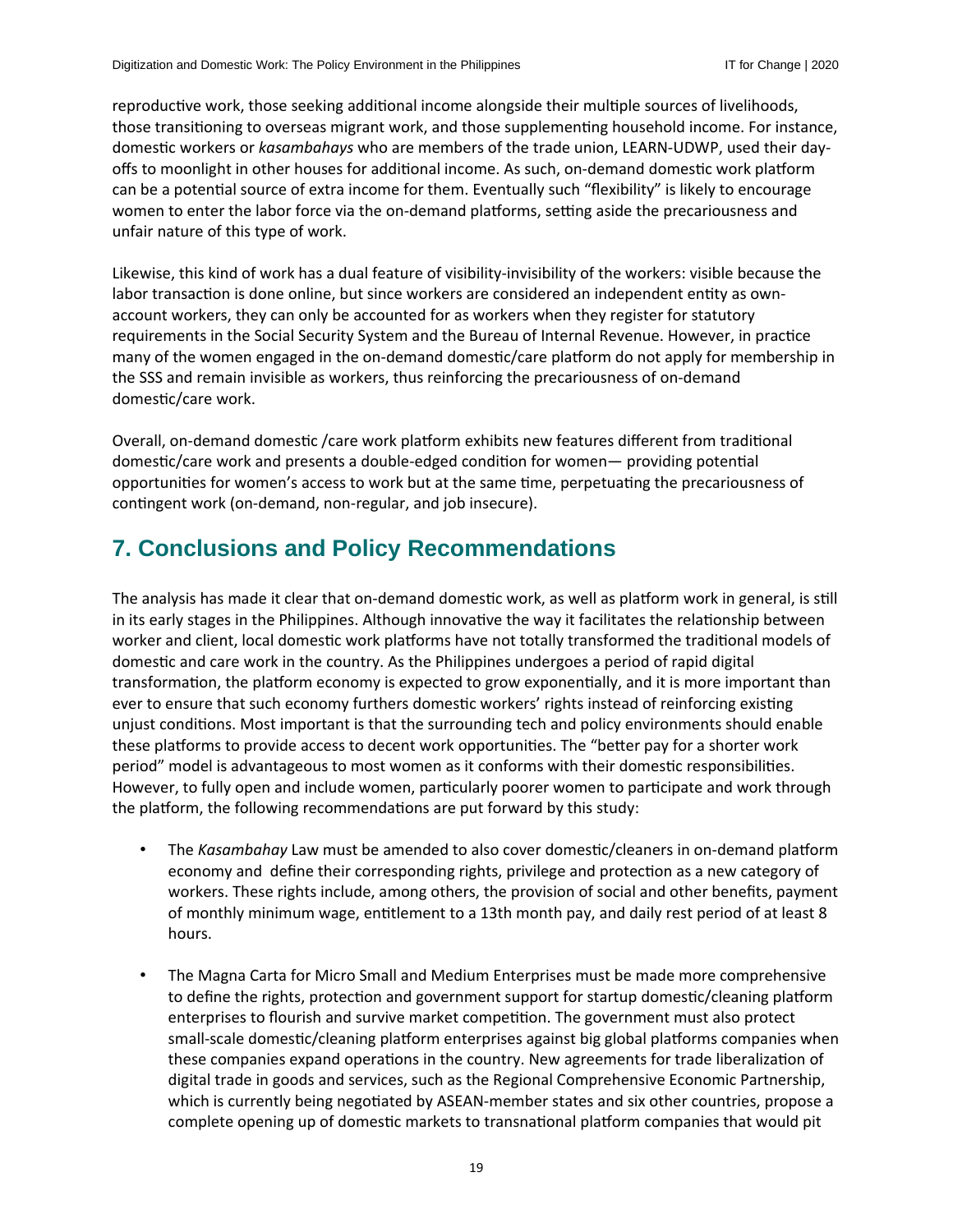local MSMEs against tech giants.

- The government must define labor standards for platform work as decent work. Similar to the recommendations of the ILO on digital platforms and the future of work (2017), this study recommends that government adapt regulations and policies on decent work, including the provision of social benefits, to those engaged in digital work. Government agencies mandated to promote work on platforms should also expand focus from job creation to job security and social protections.
- Internet access, and digital literacy, especially of women must be improved. Participation in the platform economy is predicated on access to technology, and increasing the access of women to even the most basic mobile services can open up a world of opportunities for them.

Understanding the nuances and diversity among gig workers would make it easier for policymakers to figure them into labor laws. In California, for example, a bill that would make it difficult for companies like Uber and Lyft to classify workers as independent contractors was received by gig workers with polarized opinions. While some workers believe that the proposed law would increase their protection, some are afraid that it might take away the flexibility that current gig arrangements allow.

This research has shown that at this point, on-demand cleaning platforms in the Philippines are still in their nascent stages, and Philippine laws and governance institutions are struggling to keep up. However, with an inclusive, responsive, and harmonized policy framework, the sector clearly has the potential to advance the agenda of domestic work as decent work.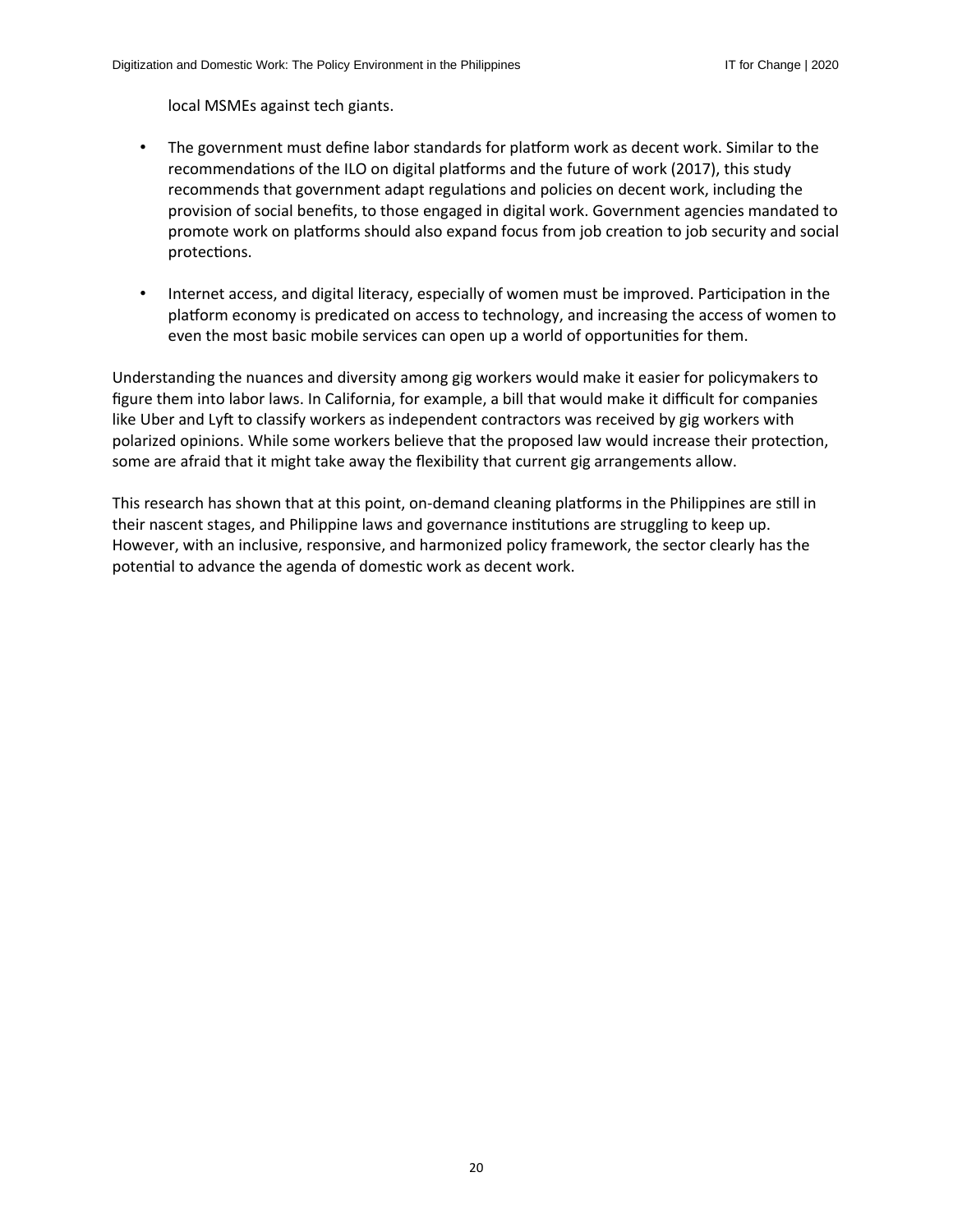# **References**

AngelList (n.d.) [Philippines Startups.](https://angel.co/philippines)

Berg, J. & De Stefano, V. (2015). Regulating work [in the 'gig economy'](https://iloblog.org/2015/07/10/regulating-work-in-the-gig-economy/).

Cleaning Lady (2017, January 23). Terms and [Conditions](https://cleaninglady.ph/Terms-Conditions)*.* 

Clean Zone (n.d.). [About Us.](http://cleanzoneph.com/about-us/)

Daniels, A.K. (1987). Invisible Work. [Social](https://academic.oup.com/socpro/article-abstract/34/5/403/1665982?redirectedFrom=fulltext)  [Problems,](https://academic.oup.com/socpro/article-abstract/34/5/403/1665982?redirectedFrom=fulltext) Volume 34, Issue 5, 1 December 1987, Pages 403–415

De Stefano, V. (2016). [The Rise of the "Just-in-](https://www.ilo.org/wcmsp5/groups/public/---ed_protect/---protrav/---travail/documents/publication/wcms_443267.pdf)[Time Workforce":](https://www.ilo.org/wcmsp5/groups/public/---ed_protect/---protrav/---travail/documents/publication/wcms_443267.pdf) On-demand work, crowdwork and labour protection in the "gig-economy". International Labour Office, Inclusive Labour Markets, Labour Relations and Working Conditions Branch – Geneva: ILO, 2016 Conditions of Work and Employment Series; No.71.

Dela Cruz, R. (2016, August 6). [Three 'yuppies'](http://manilastandard.net/business/212586/three-yuppies-reinvent-house-cleaning-services.html)  [reinvent house cleaning services.](http://manilastandard.net/business/212586/three-yuppies-reinvent-house-cleaning-services.html)

Department of Information and Communications Technology (2016). [The Philippine Roadmap for](http://www.dict.gov.ph/wp-content/uploads/2016/08/StartupRoadmap_Final.pdf)  [Digital Startups: 2015 and Beyond.](http://www.dict.gov.ph/wp-content/uploads/2016/08/StartupRoadmap_Final.pdf)

Department of Information and Communications Technology (2017, October 23). DICT, NICP and [IBPAP to launch the digitalcitiesPH Program in](http://dict.gov.ph/dict-nicp-ibpap-launch-digitalcitiesph-program-cagayan-de-oro/)  [Cagayan de Oro](http://dict.gov.ph/dict-nicp-ibpap-launch-digitalcitiesph-program-cagayan-de-oro/)*.* 

Department of Trade and Industry (n.d.). [2017](https://www.dti.gov.ph/business/msmes/msme-resources/msme-statistics)  [MSME Statistics.](https://www.dti.gov.ph/business/msmes/msme-resources/msme-statistics)

Gallimore, D. (2019). [Philippines: The Top](https://outsourceaccelerator.com/articles/philippines-the-top-outsourcing-destination/)  [Outsourcing Destination.](https://outsourceaccelerator.com/articles/philippines-the-top-outsourcing-destination/)

Galolo, J. (2017, August 24). [PH has 547 startups.](https://www.sunstar.com.ph/article/160359) *SunStar Philippines.* 

Gurumurthy, A. & Bharthur, D. (2018). Policy Frameworks for Digital Platforms – Moving from Openness to Inclusion, Research Framework.

Hanks, Gerald. (n.d.). Labor Cost in U.S. Vs. [Outsourcing. Small Business](https://smallbusiness.chron.com/labor-cost-us-vs-outsourcing-72140.html) - Chron.com. Hunt, A., & Machingura, F. (2016). [A good gig? The](https://www.odi.org/sites/odi.org.uk/files/resource-documents/11155.pdfx) [rise of on-demand domestic work.](https://www.odi.org/sites/odi.org.uk/files/resource-documents/11155.pdfx)

International Labour Organization (2011, November 8). [Domestic Workers in the](https://www.ilo.org/wcmsp5/groups/public/@ed_protect/@protrav/@travail/documents/publication/wcms_167021.pdf)  [Philippines: Profile and Working Conditions.](https://www.ilo.org/wcmsp5/groups/public/@ed_protect/@protrav/@travail/documents/publication/wcms_167021.pdf)

ILO (2017). [Strengthening Social Protection for the](https://www.ilo.org/wcmsp5/groups/public/---europe/---ro-geneva/---ilo-berlin/documents/genericdocument/wcms_556986.pdf) [Future of Work.](https://www.ilo.org/wcmsp5/groups/public/---europe/---ro-geneva/---ilo-berlin/documents/genericdocument/wcms_556986.pdf) Paper presented at the 2nd Meeting of the G20 Employment Working Group, Hamburg, Germany, February 15-17, 2017.

ILO (n.d.). Helping the gig economy work better [for gig workers.](https://www.ilo.org/washington/WCMS_642303/lang--en/index.htm)

Lorenciana, C.S. (2017, August 2[3\). AIM: Startups](https://www.philstar.com/the-freeman/cebu-business/2017/08/23/1732112/aim-startups-drive-phl-economy)  [to drive Phl economy.](https://www.philstar.com/the-freeman/cebu-business/2017/08/23/1732112/aim-startups-drive-phl-economy) *The Freeman.* 

Ministry of Trade and Industry, Singapore (2018, November 12). [Opening Remarks by Minister Chan](https://www.mti.gov.sg/te-IN/Newsroom/Speeches/2018/11/Opening-remarks-for-the-ASEAN-Agreement-on-Electronic-Commerce) [Chun Sing for the ASEAN Agreement on Electronic](https://www.mti.gov.sg/te-IN/Newsroom/Speeches/2018/11/Opening-remarks-for-the-ASEAN-Agreement-on-Electronic-Commerce)  [Commerce.](https://www.mti.gov.sg/te-IN/Newsroom/Speeches/2018/11/Opening-remarks-for-the-ASEAN-Agreement-on-Electronic-Commerce)

OECD (2017). [Going Digital: The Future of Work](https://www.mti.gov.sg/te-IN/Newsroom/Speeches/2018/11/Opening-remarks-for-the-ASEAN-Agreement-on-Electronic-Commerce)  [for Women.](https://www.mti.gov.sg/te-IN/Newsroom/Speeches/2018/11/Opening-remarks-for-the-ASEAN-Agreement-on-Electronic-Commerce)

Olandres, A. (2014). [How the mighty Sulit became](https://www.yugatech.com/the-internet/how-the-mighty-sulit-became-olx-ph/)  [OLX PH.](https://www.yugatech.com/the-internet/how-the-mighty-sulit-became-olx-ph/)

Philippine Competition Commission (2018, May 28). Acquisition by Grab Holdings, Inc. and MyTaxi.PH INc., of Assets of Uber B.V. and Uber Systems, Inc. (M-2018-012).

Philippine Statistics Authority (2018, June 14). [Employment Situatuon in January 2018](http://www.psa.gov.ph/content/employment-situation-january-2018-final-results) (Final Results).

PwC (2017). Off to a great start: The Philippine [startup ecosystem.](https://www.pwc.com/ph/en/ceo-survey/2017/pwc-qbo-2017-philippine-startup-survey.pdf)

Sayres, N. (2005). An Analysis of the Situation of [Filipino Domestic Workers.](http://www.oit.org/wcmsp5/groups/public/---asia/---ro-bangkok/---ilo-manila/documents/publication/wcms_124895.pdf)

Smith, A. (2016, November 17). *[Gig Work, Online](https://www.pewinternet.org/2016/11/17/labor-platforms-technology-enabled-gig-work/)*